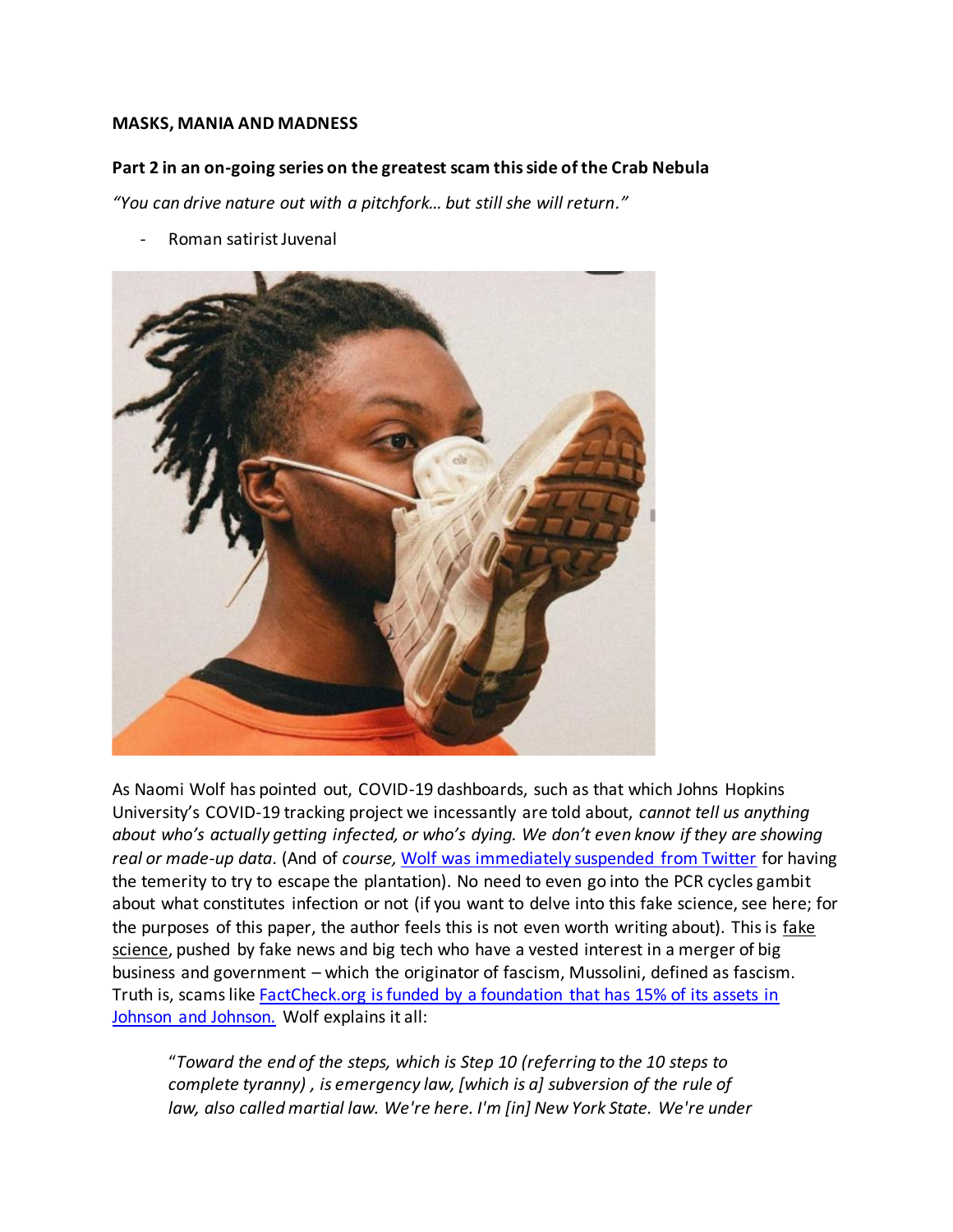*emergency law. Every 30 days, I get an email saying that tyrannical Governor Cuomo has extended emergency powers, even though in Columbia County where I live, there are only eight deaths a month with COVID, average age 85, which is older than the average American life span*… *We literally can't know if there's been a pandemic, there's so much faulty attribution, inflation of numbers, and so on," Wolf says. "Those numbers, I can't stress enough, have never been audited ... We have to do a freedom of information request in Britain to take a look at the raw data sets that are being fed into the Office for National Statistics, COVID dashboard. We looked at where the data were flowing from for the Johns Hopkins dashboard, which again, was used by every major university, every major news outlet. One of the data providers was a hedge fund! …I know something else about APIs. It is virtually impossible to, in*  real time, get hundreds of thousands of reports from hundreds of thousands of *doctors, hospitals, CVS and Rite Aid, feeding into a live digital dashboard. I keep asking the developers to show me, 'How did you do this? It's virtually impossible.' There's no answer, there's crickets. Literally, we don't know if the dashboards are just dialing up and dialing down infection rates. Everyone's taking for granted that these must be real numbers, but there's no evidence that they are real numbers. I'm willing to stand corrected if there's a FOIA and we see the raw data sets. But right now, it is a hypothetical pandemic*… *This is especially true of the National Socialists," Wolf says. "They kept passing a set of laws called the Enabling Acts that are very much like the laws that are being passed now. They criminalized certain speech, created a surveillance apparatus for citizens … and they did this lawfully. They were elected, and they passed restrictive law after restrictive law. Then, once democracy was fragile enough, it really only took six months for thugs to beat up opposition leaders, union leaders, the outspoken and clergy. After that, everyone was too scared to speak. We're seeing the same thing happen now, but faster. It's very scary that China has created a white paper — the World Economic Forum has it on its website — that maps how biofascism, as I call it — vaccinations, the managing of people's bodies, biometrics and health — is being launched as a way to control civic engagement, governance, private life, assembly and every other aspect of human life, to bring about super-fast totalitarianism."*

Steve Hilton of Fox News discusses this same issue, along with the complete fraud of vaccine passports (another paper I have forthcoming if people ask for it) [here](https://articles.mercola.com/sites/articles/archive/2021/04/25/naomi-wolf-the-end-of-america.aspx?ui=85e25c30771774a6eb5c52638ffecb6adfd58e053c28cca2f6014cb86ed0e8df&sd=20190328&cid_source=dnl&cid_medium=email&cid_content=art1HL&cid=20210425_HL2&mid=DM867032&rid=1141609273) with Wolf on Fox News. Wolf's book dealing with this, The End of America can be found [here.](https://www.chelseagreen.com/product/the-end-of-america/) (Note that I *strongly* believe that it is Wolf and her fellow radical rhinestone Marxist feminists like Friedan, Steinem, ad nauseam, that are the original ones to set the stage for the stage for the dissolution of America, but that is another topic.)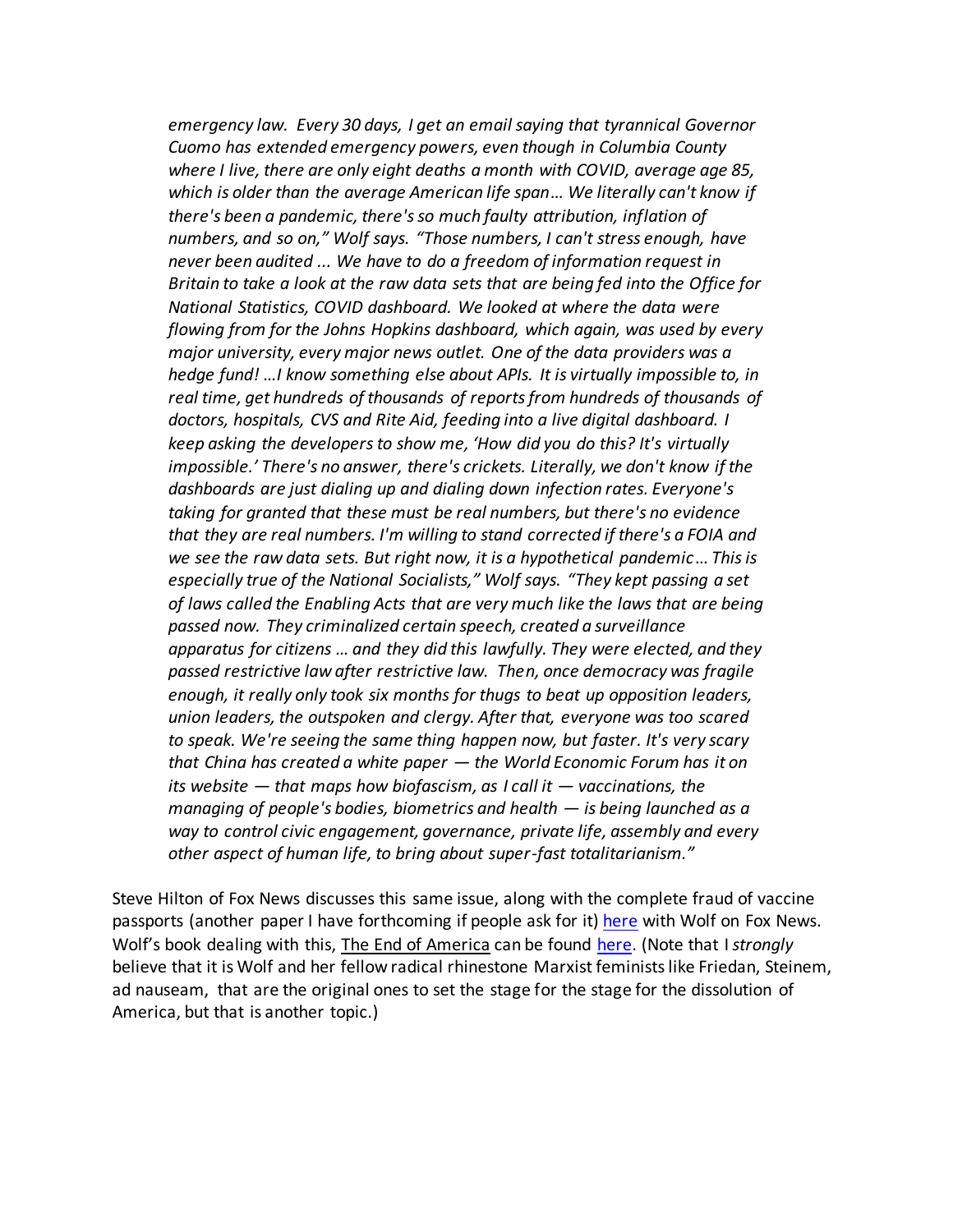

Note at DuPage Medical Group doctor's office I was in, Naperville IL, March 2021, snapped while I was waiting for my doctor at the 3 Farms address. This is for the *seasonal flu.* So… do we shut down the economy every year due to "regular" flu?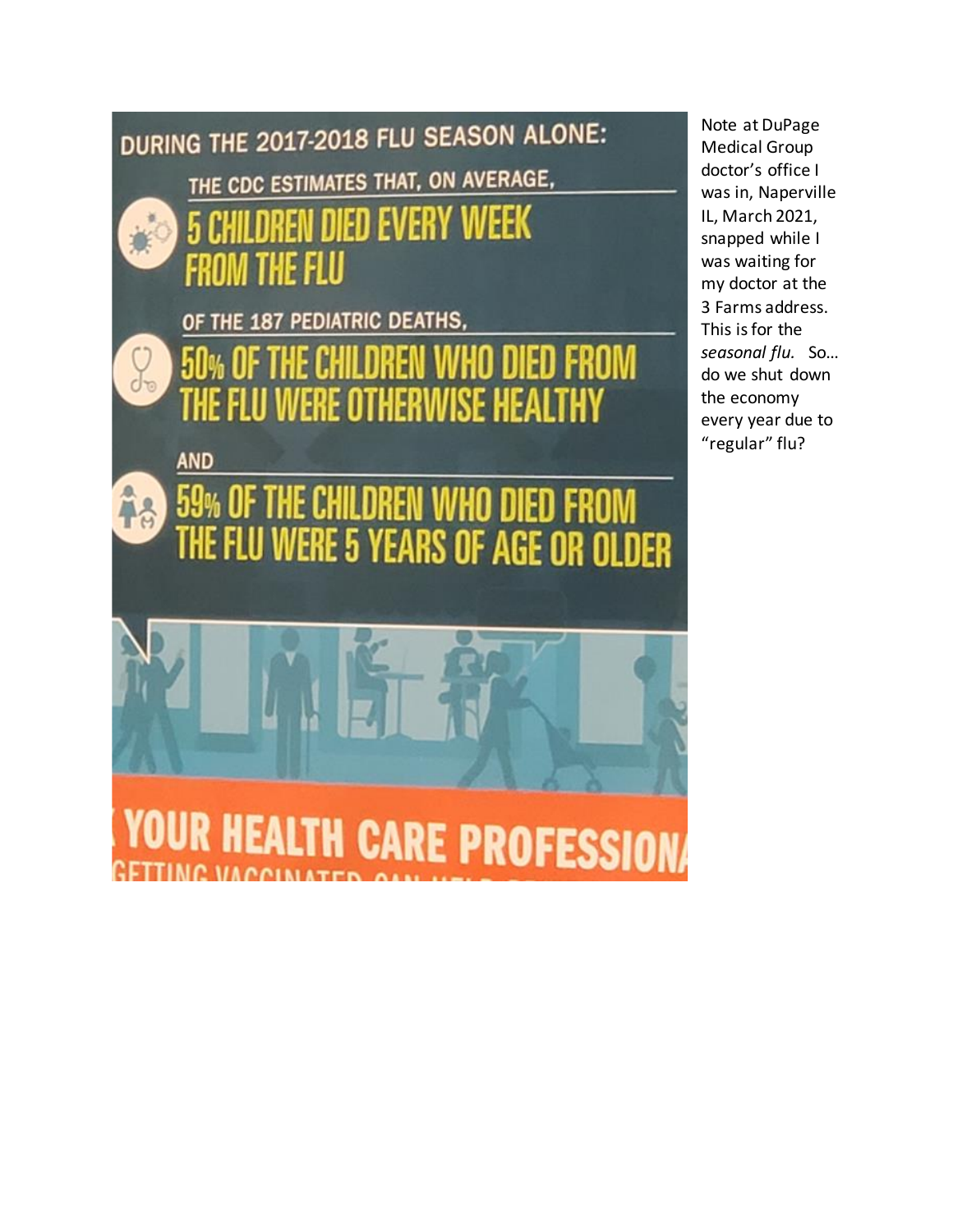Other issues with masks: As noted above, there are an estimated 129 *billion* face masks used worldwide each month, or 3 million/minute (see [here,](https://phys.org/news/2021-03-masks-plastic-timebomb.html) [here](https://childrenshealthdefense.org/defender/3-million-masks-a-minute/) o[r here\)](https://www.huffingtonpost.ca/entry/masks-environment-pandemic_ca_5fca9b04c5b626e08a29e795), with 65 billion plastic [gloves;](https://www.cnn.com/2020/06/24/us/plastic-pollution-ocean-covid-waste-trnd/index.html) in fact one environmentalist [says we may have "more masks than jellyfish in the sea."](https://www.cnn.com/2020/06/24/us/plastic-pollution-ocean-covid-waste-trnd/index.html) Of course, masks are not recycled, and the materials they are made of *persist in the environment.* Masks may well end up being a worse source of pollution than plastic bags and bottles. Per Front. Environ. Sci. Eng. 2021, 15(6): 125 *"Once in the environment, the mask is subjected to solar radiation and heat, but the degradation of polypropylene is retarded due to its high hydrophobicity, high molecular weight, lacking an active functional group, and continuous chain of repetitive methylene units. These recalcitrant properties lead to the persistence and accumulation in the environment."* 



The usual mask has three layers — polyester outer layer, a polypropylene or polystyrene middle layer and an inner layer made of absorbent material such as cotton. Polypropylene is already one of the most problematic plastics, as it's widely produced and responsible for large waste accumulation in the environment, as well as being a known asthma trigger per the Lung Association of Ontario.

But not to worry, it gets worse: [Mercola reports](https://articles.mercola.com/sites/articles/archive/2021/04/07/face-mask-plastic-microfibers.aspx?ui=85e25c30771774a6eb5c52638ffecb6adfd58e053c28cca2f6014cb86ed0e8df&sd=20190328&cid_source=dnl&cid_medium=email&cid_content=art1HL&cid=20210407&mid=DM851293&rid=1126870212) that "*Because masks may be directly made from microsized plastic fibers with a thickness of 1 mm to 10 mm, they may release microsized particles into the environment more readily — and faster — than larger plastic items, like plastic bags."* Like your fish or shrimp dinner with a side of microparticles they have ingested? Step right up to Fauci's masked snake oil. And more sources that I can cite note that oral commensals – mouth bacteria - are seriously impacting oral and dental health, and also can enter your lungs, where they've been linked to advanced stage lung cancer; wearing a mask could potentially accelerate this process. In fact, [New York University Grossman School of](https://cancerdiscovery.aacrjournals.org/content/11/2/293.long)  [Medicine revealed](https://cancerdiscovery.aacrjournals.org/content/11/2/293.long) in an article entitled *[Lower Airway Dysbiosis Affects Lung Cancer Progression](https://cancerdiscovery.aacrjournals.org/content/11/2/293.long)*  that when these oral commensals are "enriched" in the lungs, it's associated with cancer. And who knows what the heck is growing on that mask you repeatedly use without washing! And wearing masks for long periods is associated with just a lovely list, including, [in one study,](https://www.researchsquare.com/article/rs-124394/v2)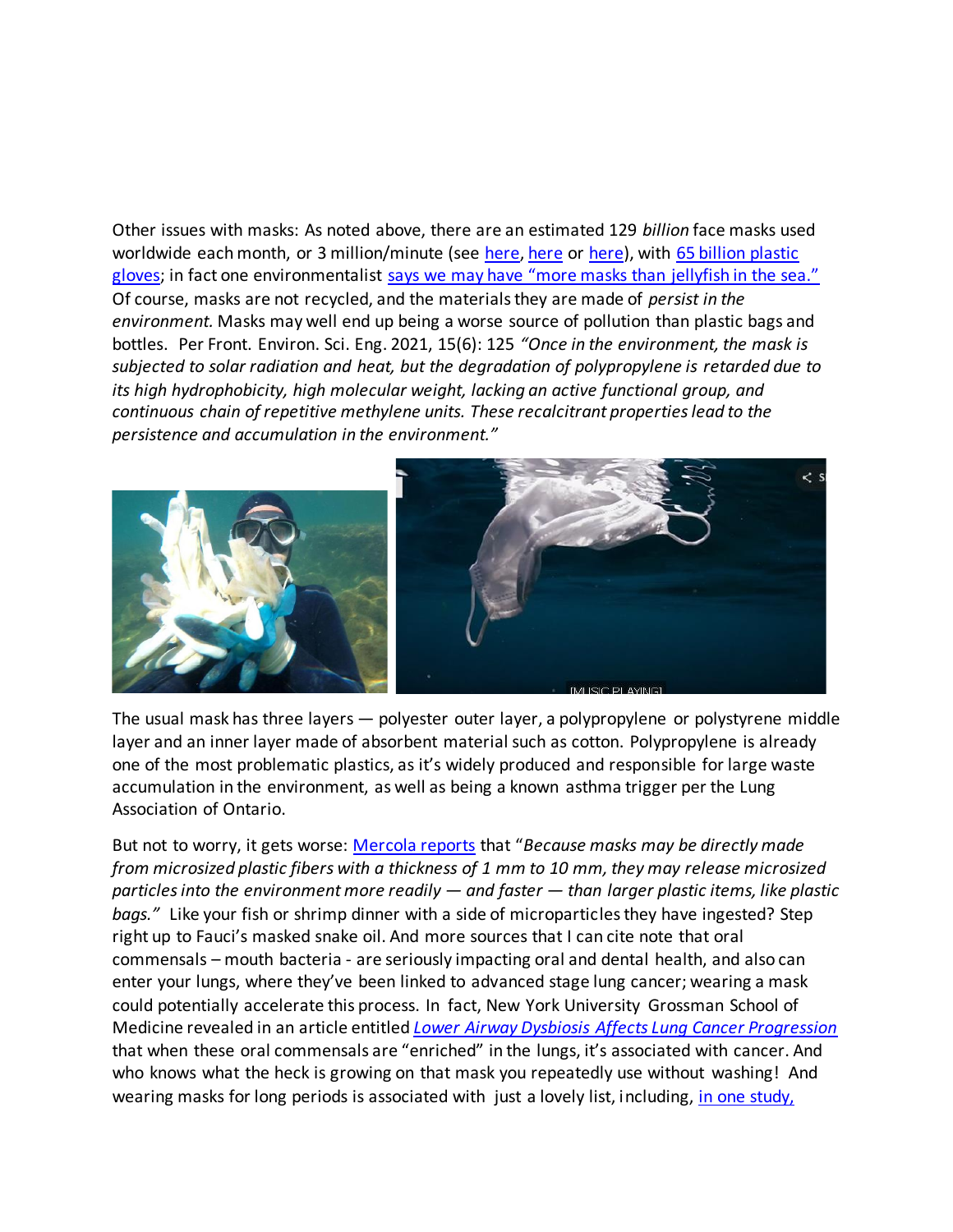irritability (60%), headache (53%), difficulty concentrating (50%), less happiness (49%), reluctance to go to school/kindergarten (44%), malaise (42%), impaired learning (38%) and drowsiness or fatigue (37%) as well as 29.7% reporting feeling short of breath, 26.4% being dizzy and 17.9% were unwilling to move or play.28 Hundreds more experienced "accelerated respiration, tightness in chest, weakness and short-term impairment of consciousness." Regarding "mask mouth," periodontal disease – which is linked to heart disease  $-$  is seriously [impacted by mask wearing](https://www.technocracy.news/dentists-warn-of-harmful-mask-mouth-disease/). ""We're seeing inflammation in people's gums that have been healthy forever, and cavities in people who have never had them before," says Dr. Rob Ramondi, a dentist and co-founder of One Manhattan Dental. "About 50% of our patients are being impacted by this, [so] we decided to name it 'mask mouth' — after 'meth mouth.' The term "meth mouth" is widely used by dentists to describe the dental problems that arise among methamphetamine users." The problem is that people tend to breathe through their mouth with masks, leading to a dry mouth and decreased saliva – which is what fights bacteria and keeps your teeth clean.

[American Thinker also warns the graphene,](https://www.americanthinker.com/blog/2021/04/now_theres_even_more_reason_to_resist_the_masks.html) found in a large percentage of masks, may be seriously harmful to lungs. Can you say "asbestos" or "mesothelioma?" Even cloth, unless you wash it daily, can contain toxic mold and bacteria. Then there are they synthetic fibers in the masks that you end up breathing in, in addition to the graphene. Says Thinker: *"Loose particulate was seen on each type of mask. Also, tight and loose fibers were seen on each type of mask. If every foreign particle and every fiber in every facemask is always secure and not detachable by airflow, then there should be no risk of inhalation of such particles and fibers. However, if even a small portion of mask fibers is detachable by inspiratory airflow, or if there is debris in mask manufacture or packaging or handling, then there is the possibility of not only entry of foreign material to the airways, but also entry to deep lung tissue, and potential pathological consequences of foreign bodies in the lungs."*

In addition to simply not working, [StandforHealthFreedom tells us](https://standforhealthfreedom.com/action/act-now-mandatory-masks-endanger-your-health/?utm_campaign=Daily%20Newsletter%3A%20Masks%20Are%20a%20Ticking%20Time%20Bomb%20%28SbtDRV%29&utm_medium=email&utm_source=Daily%20Newsletter&_ke=eyJrbF9jb21wYW55X2lkIjogIksydlhBeSIsICJrbF9lbWFpbCI6ICJqdmFubmVAY29tY2FzdC5uZXQifQ%3D%3D) "*Studies show that wearing a face covering reduces blood and tissue oxygenation — which can be deadly — while increasing carbon dioxide levels. Mask-wearing can also increase the risk of infection and the spread of viral illness, hinder detoxification that occurs via exhalation, impair the immune system and cause many other ailments, both physical and emotional. Moreover, some masks have been found to contain known carcinogens, which put people at risk from inhaling toxic chemicals and having them come into contact with their skin,*" and add "*it is unethical and unconstitutional to force healthy citizens to abide by measures that can result in physical and emotional harm and that impinge on their ability to move freely throughout society without discrimination. For those with deeply held religious beliefs, mask mandates violate their ability to abide by natural law and follow their convictions to walk in faith, not fear*."

Oh yes… pregnant, or planning to be? [Phoebe Stapleton of Rutgers University noted,](https://amp.theguardian.com/environment/2021/mar/18/plastic-particles-pass-from-mothers-into-foetuses-rat-study-shows) that "…*animal studies show that inhaled plastic particles pass through the placenta and into the heart and brains of fetuses,*" Fetuses exposed to the microplastics also gained less weight in the later part of the pregnancy. Stapleton concluded that "*We found the plastic nanoparticles everywhere we looked – in the maternal tissues, in the placenta and in the foetal tissues. We found them in the foetal heart, brain, lungs, liver and kidney."* Just dandy.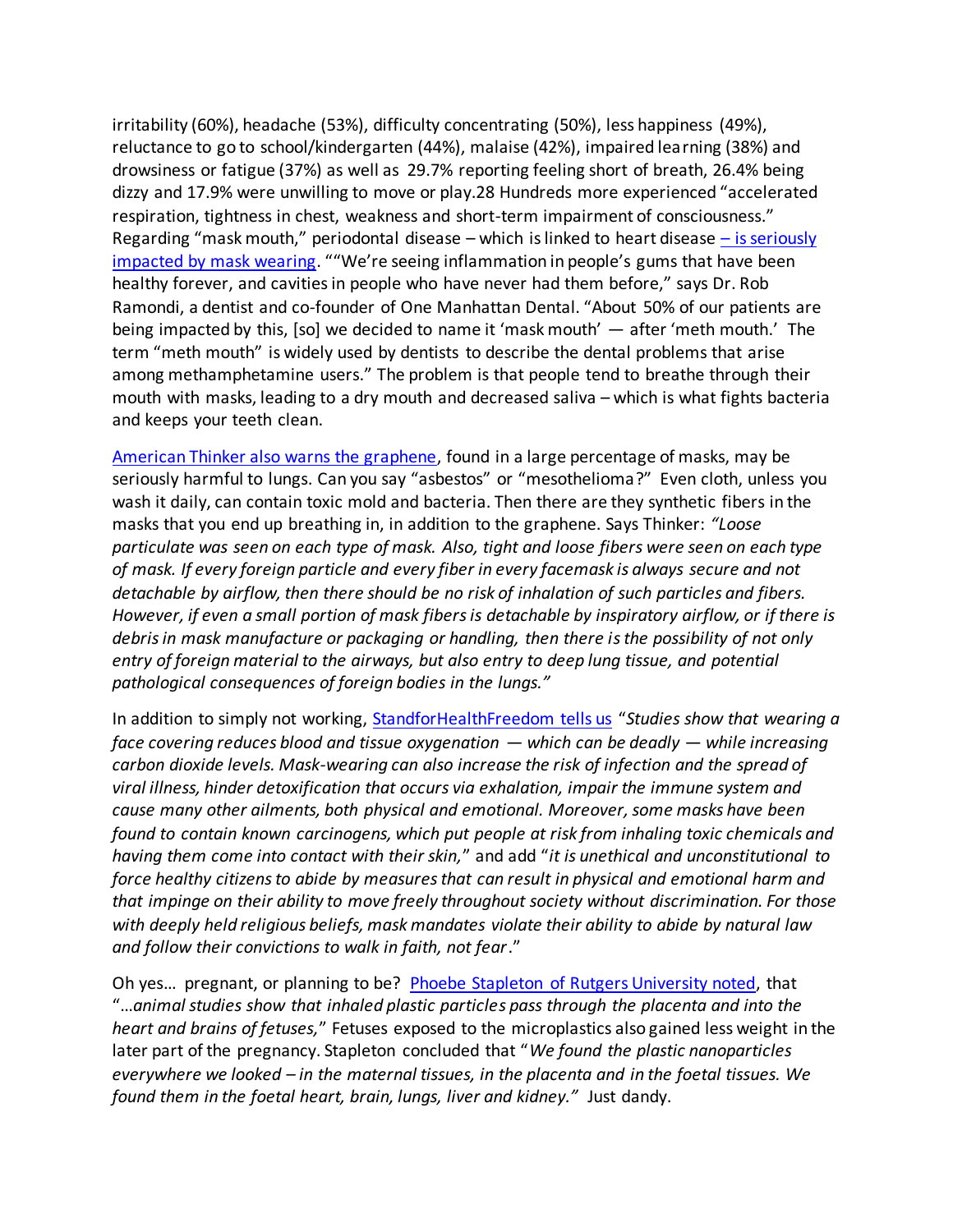[OceansAsia, Dec. 7, 2020, estimated](https://oceansasia.org/covid-19-facemasks/) that 1.56 billion face masks may have entered the world's oceans in 2020, based on a global production estimate of 52 billion masks manufactured that year, and a loss rate of 3%, which is conservative. Based on this data, and an average weight of 3 to 4 grams for a single-use polypropylene surgical mask, the masks would add 4,680 to 6,240 additional metric tons of plastic pollution to the marine environment, which, they note, "will take as long as 450 years to break down, slowly turning into microplastics while negatively impacting marine wildlife and ecosystems. Plastic particles have been found at the top of the [Pyrenees](WWF%20Analysis,%20No%20Plastic%20in%20Nature:%20Assessing%20Plastic%20Ingestion%20From%20Nature%20To%20People%202019) mountains in France to the northernmost parts of [Greenland](Science%20Advances%20April%2019,%202017) and down to what had been considered largely free of contamination, [Antarctica.](Front.%20Environ.%20Sci.%20Eng.%202021,%2015(6):%20125) As well, [Science Direct reports](https://www.sciencedirect.com/science/article/abs/pii/S2468584417300119) that mask plastic also contain contaminants, such as polycyclic hydrocarbons (PAHs), which may be genotoxic (i.e., causing DNA damage that could lead to cancer), along with dyes, plasticizers and other additives linked to additional toxic effects, including reproductive toxicity, carcinogenicity and mutagenicity.

And did I mention the microfibres that are often inhaled, or that the plastic particles could carry pathogenic microorganisms? There are no policies to regulate inhalation of micro- and nanoplastic particles shed from masks – who knows *what* we are inhaling, and to what effect!

And for what? One of the largest, peer-reviewed studies, a randomized study done in Denmark, show masks do little to nothing., [per a study in the academic journal Annals of](https://fee.org/articles/new-danish-study-finds-masks-don-t-protect-wearers-from-covid-infection/)  [Internal Medicine](https://fee.org/articles/new-danish-study-finds-masks-don-t-protect-wearers-from-covid-infection/) (see also [here](https://www.thelocal.dk/20201118/danish-study-finds-no-clear-evidence-face-masks-protect-wearer-from-covid-19-infection/) ).

Dr. Jim Meehan and ophthalmologist/preventive medicine specialist who has done over 10,000 surgical procedures and is former editor of Ocular Immunology and Inflammation, conducted an evidence-based scientific analysis on masks, which shows that not only should healthy people not be wearing masks but could seriously be harmed as a result. Meehan study i[s here.](https://www.meehanmd.com/blog/post/173679/an-evidence-based-scientific-analysis-of-why-masks-are-ineffective-unnecessary-and-harmful) And *why?* Meehan asks, given that most of the population is at very low or almost no risk of becoming severely ill from COVID-19. Meehan lists the following issues: masks adversely affect respiratory physiology and function; lower oxygen levels in the blood; raise carbon dioxide levels in the blood; SAR-CoV-2 has a "furin cleavage" site that makes it more pathogenic, and the virus enters cells more easily when arterial oxygen levels decline, which means wearing a mask could increase COVID-19 severity; they trap exhaled virus in the mouth/mask, increasing viral/infectious load and increasing disease severity; SARS-CoV-2 becomes more dangerous when blood oxygen levels decline; furin cleavage site of SARS-CoV-2 increases cellular invasion, especially during low blood oxygen levels; cloth masks may increase the risk of contracting COVID-19 and other respiratory infections; wearing a face mask may give a false sense of security; masks compromise communications and reduce social distancing; untrained and inappropriate management of face masks is common; masks collect and colonize viruses, bacteria and mold; wearing a face mask makes the exhaled air go into the eyes; contact tracing studies show that [asymptomatic carrier transmission is very rare;](https://articles.mercola.com/sites/articles/archive/2020/05/20/do-asymptomatic-carriers-spread-coronavirus.aspx) face masks and stay at home orders prevent the development of herd immunity; face masks are dangerous and contraindicated for a large number of people with pre-existing medical conditions and disabilities.

Personally, I read quite a bit of Dr. Stephen Porges and airline Capt. Tom Bunn, the latter of whom does work with fearful flyers. Fearful flyers and Covid? In short, all humans read micro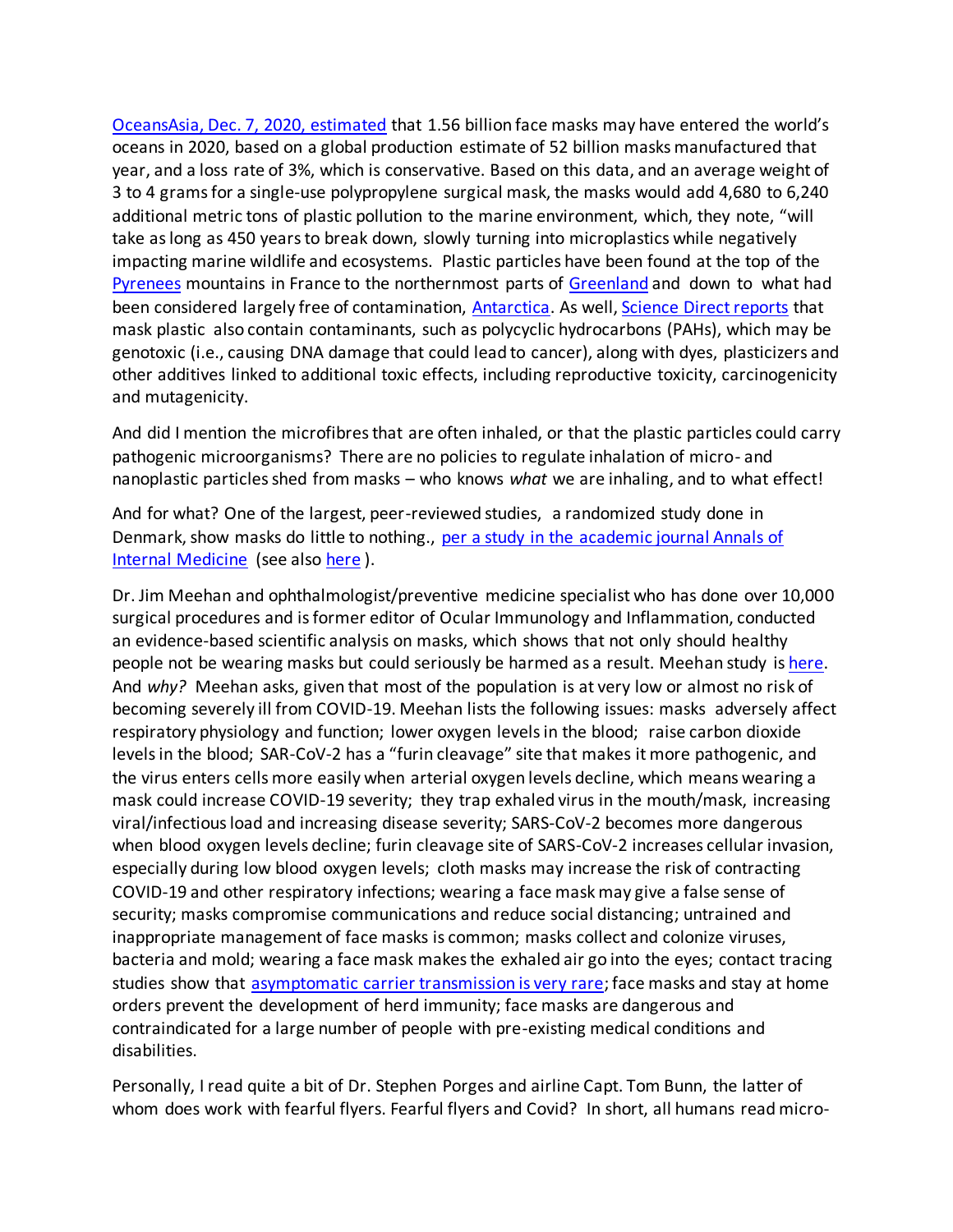expressions in the face of others to get a sense of safety, truth telling, and more. See Bunn's recent work Panic Free Pandemic Workbook – Exercises to Calm Pandemic -Related Fear, Anxiety and Claustrophobia. In short, m*asks are destroying the ability to read microexpressions, and thus gain a sense of security – particularly in children - in spades.* Forgetting the ruination of children's schooling, American Institute for Economic Research has [stated](https://www.aier.org/article/more-covid-suicides-than-covid-deaths-in-kids/)  **there are now more** Covid **suicides among kids than Covid deaths.** Read that again. **This idiotic mask mandate, that does nothing, has now killed more kids than they have saved**. Dr. Martin Makary, professor of surgery at Johns Hopkins Univ. and professor of health policy and management at their Bloomberg School of Public Health [said March 3,](https://www.thecollegefix.com/kids-are-10-times-more-likely-to-die-of-suicide-than-coronavirus-medical-professor-warns/) 2021 that kids are 10 times more likely to die of suicide than coronavirus. What kind of "solution" is that??? And in June, 2021, the [CDC was forced to admit that there has been a 51% increase in suicide attempts](https://www.naturalblaze.com/2021/06/cdc-reports-51-increase-in-suicide-attempts-among-teenage-girls.html?utm_source=Natural+Blaze+Subscribers&utm_medium=email&utm_campaign=dbaf1812c7-RSS_EMAIL_CAMPAIGN&utm_term=0_b73c66b129-dbaf1812c7-388484028)  [among teenage girls,](https://www.naturalblaze.com/2021/06/cdc-reports-51-increase-in-suicide-attempts-among-teenage-girls.html?utm_source=Natural+Blaze+Subscribers&utm_medium=email&utm_campaign=dbaf1812c7-RSS_EMAIL_CAMPAIGN&utm_term=0_b73c66b129-dbaf1812c7-388484028) and overall the number of psychiatric-related hospital visits among young people [increased 31 percent.](https://www.cdc.gov/mmwr/volumes/70/wr/mm7024e1.htm?s_cid=mm7024e1_w&ACSTrackingID=DM59196&ACSTrackingLabel=Suspected%20Suicide%20Attempts%20Increased%20for%20Adolescents%20and%20Young%20Adults%20During%20COVID-19_DM59196&deliveryName=DM59196) A recent *Wall Street Journal* [article](https://www.wsj.com/articles/the-pandemics-toll-on-teen-mental-health-11623344542?mod=opinion_lead_pos7) corroborates the CDC info, noting in California, teenage suicide increased 24 percent, to 134 deaths in 2020. In contrast, the number was "only" 23 California minor the year before. I thought the mantra was "if we can just save *one life??*

But hey! As long as we are killing kids with fake lockdowns, why not double down and kill them with vaccines as well. Y'know… to protect them from something where they have a 0003% chance of dying. Dr. Peter McCullough, cited elsewhere, addresses this [here](https://www.bitchute.com/video/aUBakra39J5P/) on the Laura Ingraham show. Now, since the kids have a chance of dying from Covid approaching zero (and this 0.003 does not address kids with co-morbidities, very low vitamin D, etc.), *should we not also be creating a vaccine to protect the kids from potential meteor strikes?* But of course, the answer seems to be, as per this Canadian doctor, when you question the narrative – kinda like Ignaz Semmelweis did, when he told his doctors to all wash their hands before operations in the 1800s, and was promptly drummed out of the medical world – you end up fired: Dr. Francis Christian, Clinical Professor of General Surgery at the University of Saskatchewan and a practising surgeon in Saskatoon, [per this story,](https://www.naturalblaze.com/2021/06/surgeon-fired-from-college-of-medicine-for-voicing-concerns-about-covid-shots-for-kids.html?utm_source=Natural+Blaze+Subscribers&utm_medium=email&utm_campaign=dbaf1812c7-RSS_EMAIL_CAMPAIGN&utm_term=0_b73c66b129-dbaf1812c7-388484028) was called into a meeting today, suspended from all teaching responsibilities effective immediately, and fired from his position with the University of Saskatchewan as of September 2021. Nope… rational, logical discussions about the scientific merits of the shot were not wanted. But you knew that already.

Specifically in Oakland, California, hospitals saw a 66 percent increase in teenagers screening positive for suicidal ideation between March and October of 2020.

And over in the UK, Dr. David Greenhorn out of England's Bradford Royal Infirmary, entitled Child Suicide is Becoming an 'International Epidemic' Amid Restricted Pandemic Life i[s here.](https://fee.org/articles/child-suicide-is-becoming-an-international-epidemic-amid-restricted-pandemic-life-doctors-warn/) Christian Post has an articl[e here](https://www.christianpost.com/news/more-youth-are-dying-of-suicide-overdose-than-covid-19-during-pandemic-cdc-director.html) on the same subject. Is it any wonder that Harvard Researchers recently reported that [Nearly Half of Young Adults Showing Signs of Depression](https://fee.org/articles/harvard-researchers-nearly-half-of-young-adults-showing-signs-of-depression-amid-pandemic/)  [Amid Pandemic;](https://fee.org/articles/harvard-researchers-nearly-half-of-young-adults-showing-signs-of-depression-amid-pandemic/) see the 50 state survey PDF by Harvard, Rutgers, Northwestern and Northeastern Universities [here](https://www.kateto.net/covid19/COVID19%20CONSORTIUM%20REPORT%2023%20MENTAL%20HEALTH%20NOV%202020.pdf)

A study reported by Capt. Bunn, April 14 2021, discussed a Harvard study by Katie A McLaughlin that found children "responded negatively to neutral faces just as abused children do." And as of April 20, the vile Gov. Whitmer of Michigan has now required *2 – 4 year olds to be masked*.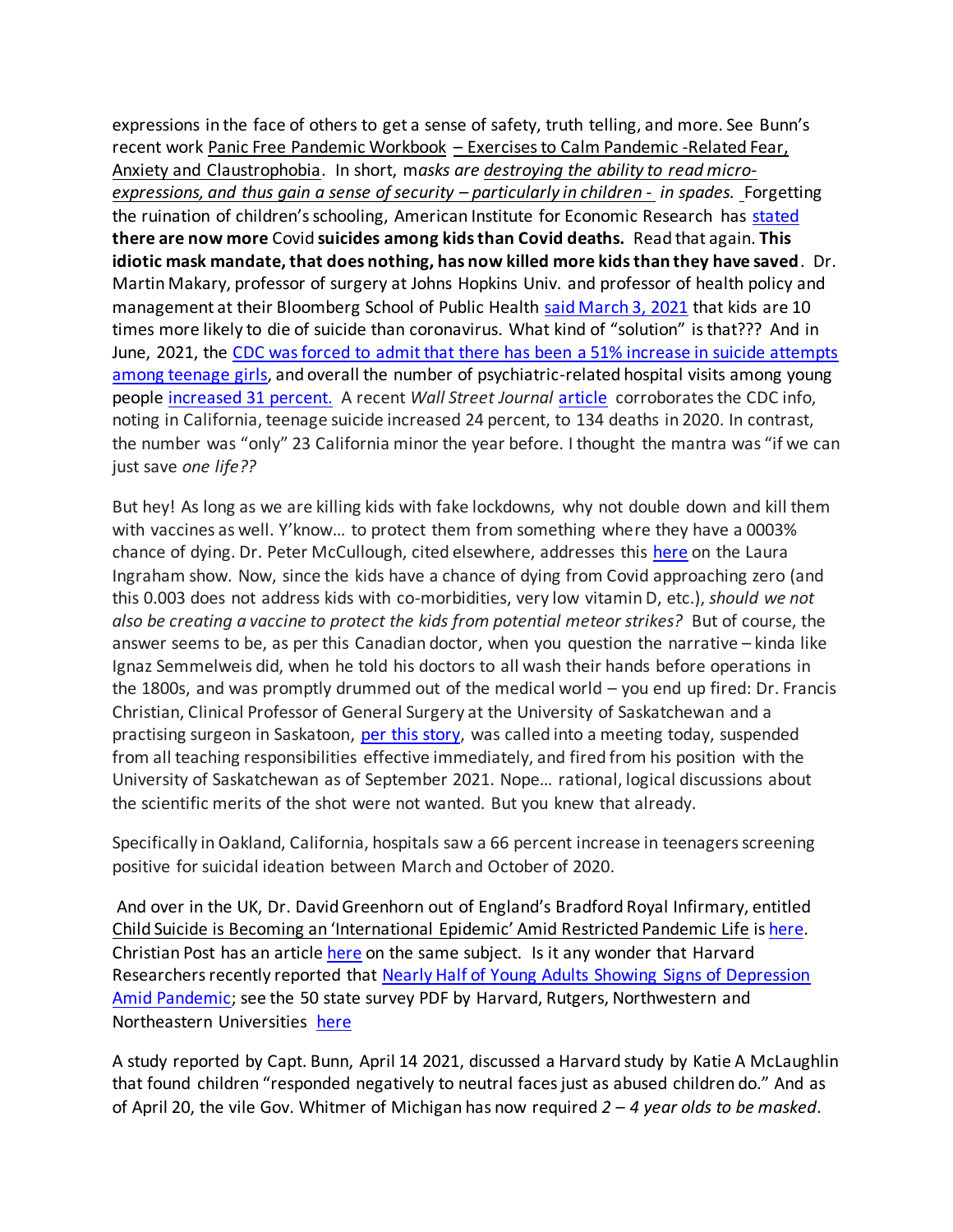This is an age when kids need to learn to read, model and communicate facial expressions. This is all being destroyed. Further reading on this [here,](https://www.msn.com/en-us/news/us/michigan-expands-mask-mandate-to-children-as-young-as-2-years-old/vp-BB1fNYdE) [here,](https://news.yahoo.com/dr-siegel-michigan-mask-mandate-140355123.html?guccounter=1&guce_referrer=aHR0cHM6Ly9kdWNrZHVja2dvLmNvbS8&guce_referrer_sig=AQAAACVqgaKcMasAd8yigVaOQf-mSCI_UmoK1_IGFIVuIrqwQj5eaSbMVsNxsEZuj3b-zGy0SSY0sabyzEBDJkM3FfYgiaVNWhbJkkF48JheFYiWavqYrKNS4EAn2DRLAEw5Y3_jWh_WNGGZNe7Zhtq4JeNCDe2lpzfKjBdgLuakELPo) and a Michigan State University story on this [here,](https://www.wkar.org/post/state-mask-requirement-now-applies-2-4-year-olds#stream/0) or [here.](https://video.foxnews.com/v/6249369846001#sp=show-clips) Might we ask if masked parents and family members may be as just as deleterious to children's mental health as physical abuse? See "Corporal Punishment and Elevated Neural Response to Threat in Children." *Child Development*, 2021; DOI: [10.1111/cdev.13565.](http://dx.doi.org/10.1111/cdev.13565) **Where is Nancy Pelosi and "it's for the children"** gambit when we need it?

Then there are adults. Tara N. Richards and Justin Ni[x wrote in Natural Blaze](https://www.naturalblaze.com/2021/04/domestic-violence-calls-for-help-increased-20-during-the-pandemic.html?utm_source=Natural+Blaze+Subscribers&utm_medium=email&utm_campaign=bf441cca8a-RSS_EMAIL_CAMPAIGN&utm_term=0_b73c66b129-bf441cca8a-388484028) that "Domestic violence rose globally in 2020—so much so that doctors have called it "[a pandemic within a](https://www.nejm.org/doi/full/10.1056/NEJMp2024046)  [pandemic](https://www.nejm.org/doi/full/10.1056/NEJMp2024046)." And the [National Commission on COVID-19 and Criminal Justice,](https://covid19.counciloncj.org/) a team of national experts tasked with assessing the impact of COVID-19 on the justice system, [recently](https://covid19.counciloncj.org/2021/02/23/impact-report-COVID-19-and-domestic-violence-trends/)  [estimated](https://covid19.counciloncj.org/2021/02/23/impact-report-COVID-19-and-domestic-violence-trends/) that in the United States, domestic [violence](https://phys.org/tags/violence/) incidents increased 8.1% on average following stay-at-home orders. Worldwide, the [United Nations](https://www.unfpa.org/resources/impact-COVID-19-pandemic-family-planning-and-ending-gender-based-violence-female-genital) estimates there was a 20% increase in domestic violence incidents across its 193 member states during the 2020 COVID-19 lockdowns." Of course women who may already be struggling to pay bills, may be forced to stay with abusers in situations where they are in lower paying jobs and can't afford to move out. But of course, just like with all of Bill Clinton's or even Joe and Hunter Bidens' abuse, nary a word from the social justice or feminists on this… once again.

Finally, the [CDC reported in April, 2021](https://www.cdc.gov/nchs/nvss/vsrr/drug-overdose-data.htm) that he figures show that at least 87,000 people died from overdoses from October 2019 to September 2020. This amounts to a *29 percent increase* from the same period in the previous year.

Dr. Baruch Vainshelboim who completed a 2021 Stanford University study on masks tells us why the above, echoing Bunn and Porges: "*Wearing face masks dehumanizes social connections, which are a basic human need. Basic human-to-human connectivity through face expression is compromised and self-identity is somewhat eliminated. These dehumanizing movements partially delete the uniqueness and individuality of the person who is wearing the facemask as well as the connected person*." All this, plus restricted breathing, causing a low level of oxygen in the blood (hypoxemia) along with excessive carbon dioxide in your bloodstream (hypercapnia), and may "increase the risk for respiratory complications, selfcontamination and exacerbation of existing chronic conditions." Great deal, no?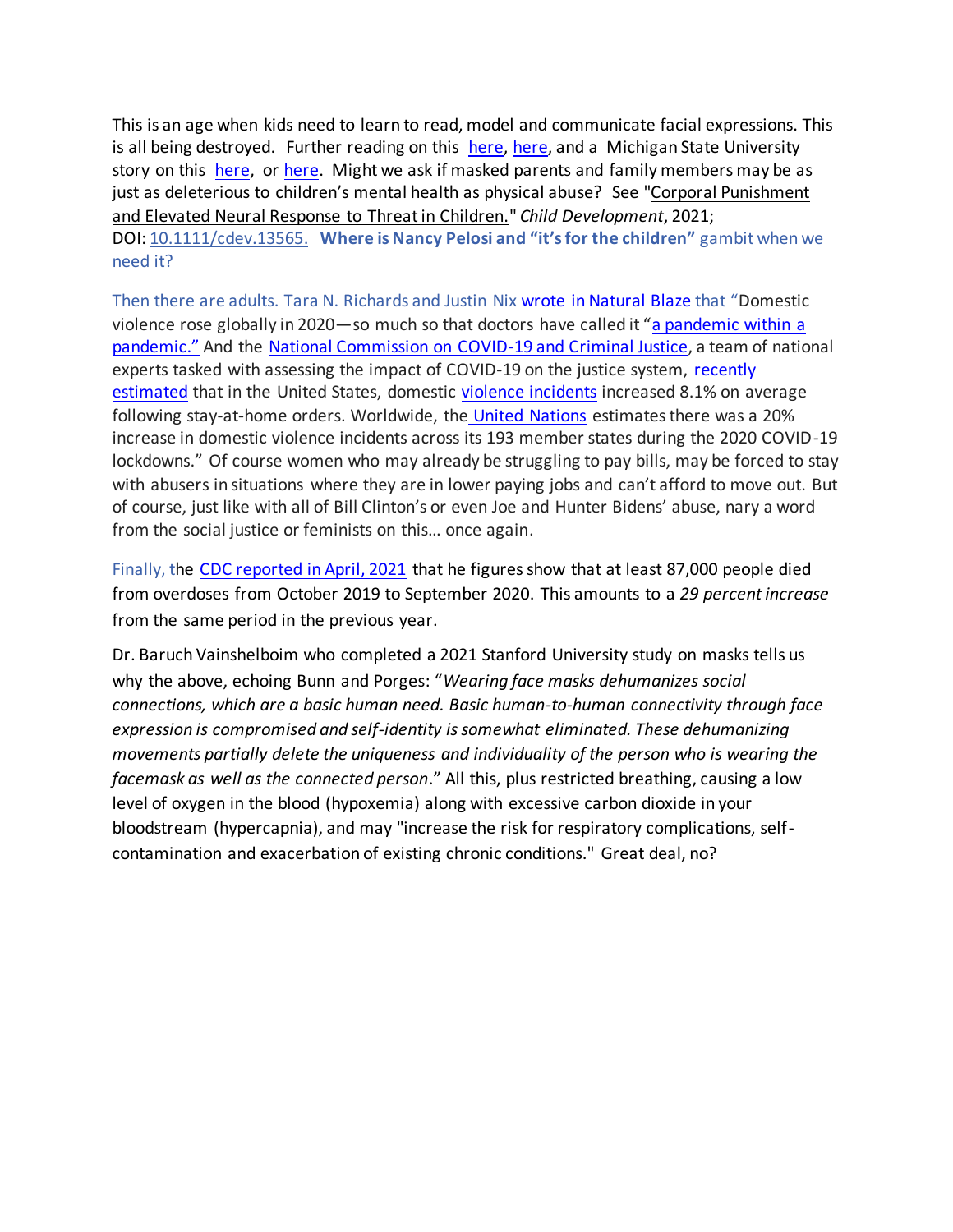# Provisional U.S. drug overdose deaths

Counts for the 12-month period ending each month Sept. 2016 to Sept. 2020



[Natural Blaze then asks the all-important question:](https://www.naturalblaze.com/2021/04/drug-overdose-deaths-skyrocketed-to-record-levels-amid-pandemic-lockdowns-new-cdc-data-show.html?utm_source=Natural+Blaze+Subscribers&utm_medium=email&utm_campaign=c319d75a9a-RSS_EMAIL_CAMPAIGN&utm_term=0_b73c66b129-c319d75a9a-388484028) *How do we know pandemic lockdowns are largely to blame? "Well, this measured period includes spring and summer 2020, the two periods in the pandemic to date where lockdowns were strictest and most widespread. And, Axios reports, 'While overdose deaths from drugs had begun rising in the months leading to the pandemic… the biggest spike in deaths occurred in April and May 2020, when shutdowns were strictest. Meanwhile, studies show that people used more drugs during the pandemic and were more likely to use alone - increasing the risk of deadly overdoses. These trends are clearly driven more by the isolation, despair, and loneliness of pandemic lockdowns than the virus itself.'"*

The CDC told us April, 2021 that US drug overdose deaths surged during the pandemic lockdowns, accounting for up to nearly 20,000 additional deaths. The CDC measures the number of US drug overdose deaths over the previous year. In September of 2019, 68,757 people had died of a drug overdose in the previous year. By September 2020, the number of deaths in the previous year rose to 87,203. The biggest leap in deaths (+3,643) occurred between April and May 2020— just after lockdowns began in most of the US. The CDC also notes that these numbers may be "Underreported due to incomplete data." In other words, it's likely that thousands more drug overdose deaths were 'erroneously' counted as COVID-19 deaths... [See here to read the data from CDC.](https://iman.keap-link001.com/api/v1/click/6746118780485632/6488243727630336) From October 2019 to October 2020, there were 91,862 estimated overdose deaths in the U.S., which represents a 30% increase in 12 months, [per the National Center for Health Statistics.](https://www.cdc.gov/nchs/nvss/vsrr/drug-overdose-data.htm) The famed Dr. Daniel Amen wrote June 12, 2021 that, According to the [2019 study](https://www.bcbs.com/the-health-of-america/reports/millennial-health-trends-behavioral-health-conditions) by Blue Cross Blue Shield, millennials—all millennials, not just the older ones—are also some of the hardest hit by the pandemic, with 92% saying COVID-19 had a negative impact on their mental health. Among millennials, the pandemic contributed to major increases in unhealthy behaviors, including: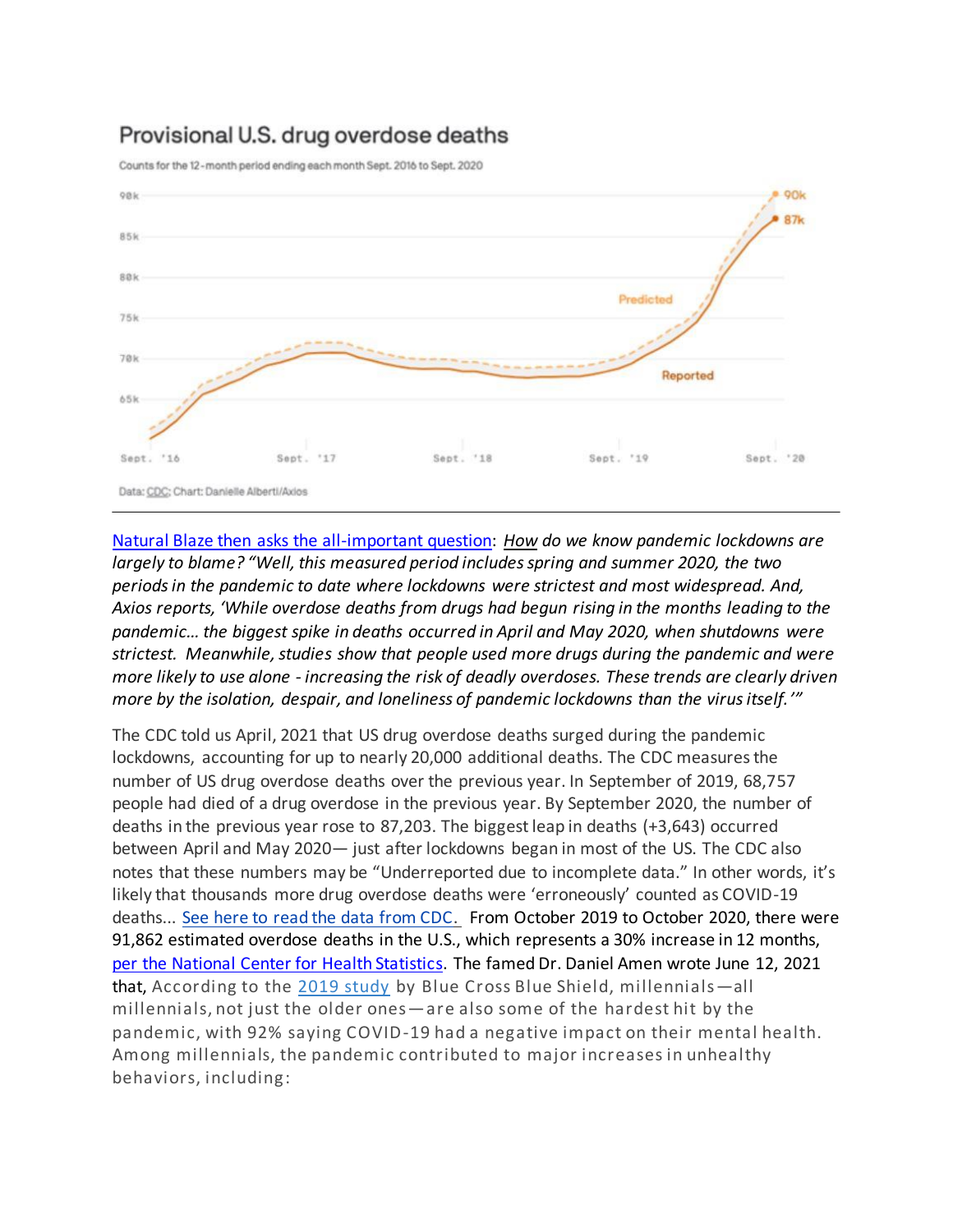- 34% increase in alcohol consumption
- 20% increase in smoking
- 17% increase in [vaping](https://www.amenclinics.com/blog/deadly-vaping-epidemic-attacks-the-brain-too/)
- 16% increase in non-medical drug use

Epidemiologist Chelsea Shover of the UCLA David Geffen School of Medicine, [speaking with](https://www.buzzfeednews.com/article/danvergano/overdose-fentanyl-crisis-biden)  [BuzzFeed News, said](https://www.buzzfeednews.com/article/danvergano/overdose-fentanyl-crisis-biden), "Things were on a bad trajectory before, and now it has gotten even worse … I can't think of a way the pandemic made things better. The simple fact that people are more isolated, and more likely alone when they overdose, means they can't get help." A study by Shover and colleagues reported [that overdose deaths from synthetic opioids increased 10](https://www.ncbi.nlm.nih.gov/pmc/articles/PMC7521591/) [fold in the U.S. from 2013 to 2018.](https://www.ncbi.nlm.nih.gov/pmc/articles/PMC7521591/)<sup>4</sup>

American Medical Association June 1, 2021, [also reported](https://www.ncbi.nlm.nih.gov/pmc/articles/PMC7521591/) "The nation's COVID pandemic made the nation's drug overdose epidemic worse." They cited a spike or increase in **[overdose](https://articles.mercola.com/sites/articles/archive/2021/05/06/lockdown-drove-up-opioid-overdose-deaths.aspx)  [deaths](https://articles.mercola.com/sites/articles/archive/2021/05/06/lockdown-drove-up-opioid-overdose-deaths.aspx)** or other problems reported by every U.S. state during the pandemic.

The Orlando Sentinel [reported](https://www.orlandosentinel.com/coronavirus/os-ne-coronavirus-dramatic-rise-in-florida-drug-overdoses-during-covid-20201202-u6rognhntrh7foitil4h5kltqi-story.html) their area of Floria had a 70% rise in drug overdose deaths during the height of the lockdown compared to a year prior. Andrae Bailey, founder and CEO of Orlando-based Project Opioid, told the Orlando Sentinel:*"This is an epidemic inside a pandemic. COVID-19 has caused an unprecedented mental health collapse in Central Florida, in Florida as a whole and across the country. People are emotionally, mentally and spiritually broken, and they are taking drugs that kill them at numbers we've never seen before."*

In the Chicago lockdown, March 21, 2020, to May 30, 2020, opioid overdose fatalities nearly doubled, rising from 23 deaths per week to 44, as [reported here in JAMA.](https://jamanetwork.com/journals/jama/fullarticle/2779399?utm_source=silverchair&utm_campaign=jama_network&utm_content=covid_weekly_highlights&utm_medium=email) Philadelphia, 2020 marked [the highest number of drug overdose deaths since 2017,](https://www.nbcphiladelphia.com/news/local/phillys-overdose-deaths-during-pandemic-highest-since-2017/2836067/)<sup>11</sup> while drug-related deaths in [Honolulu hit a five-year high in 2020.](https://www.usnews.com/news/best-states/hawaii/articles/2021-05-17/drug-related-deaths-in-honolulu-hit-a-5-year-high-in-2020)

[A report by the Well Being Trust and the Robert Graham Center for Policy Studies in Family](https://wellbeingtrust.org/areas-of-focus/policy-and-advocacy/reports/projected-deaths-of-despair-during-covid-19/)  [Medicine and Primary Care](https://wellbeingtrust.org/areas-of-focus/policy-and-advocacy/reports/projected-deaths-of-despair-during-covid-19/) estimated that up to 75,000 people may die during the COVID-19 pandemic from drug or alcohol misuse and suicide. These "deaths of despair" were exacerbated by:

- Unprecedented economic failure paired with massive unemployment
- Mandated social isolation for months and possible residual isolation for years
- Uncertainty caused by the sudden emergence of a novel, previously unknown microbe

John Kelly, a professor of psychiatry in addiction medicine at Harvard Medical School, [told STAT](https://www.statnews.com/2021/02/16/as-pandemic-ushered-in-isolation-financial-hardship-overdose-deaths-reached-new-heights/) that people with substance use disorder are hypersensitive to stress while being less able to experience rewards at normal levels — a particularly challenging combination during the pandemic. Also, Some people who lost their supply of drugs due to the pandemic may have seen their tolerance fall rapidly, which could lead to overdose if the they attempt to consume the same amount after a pause.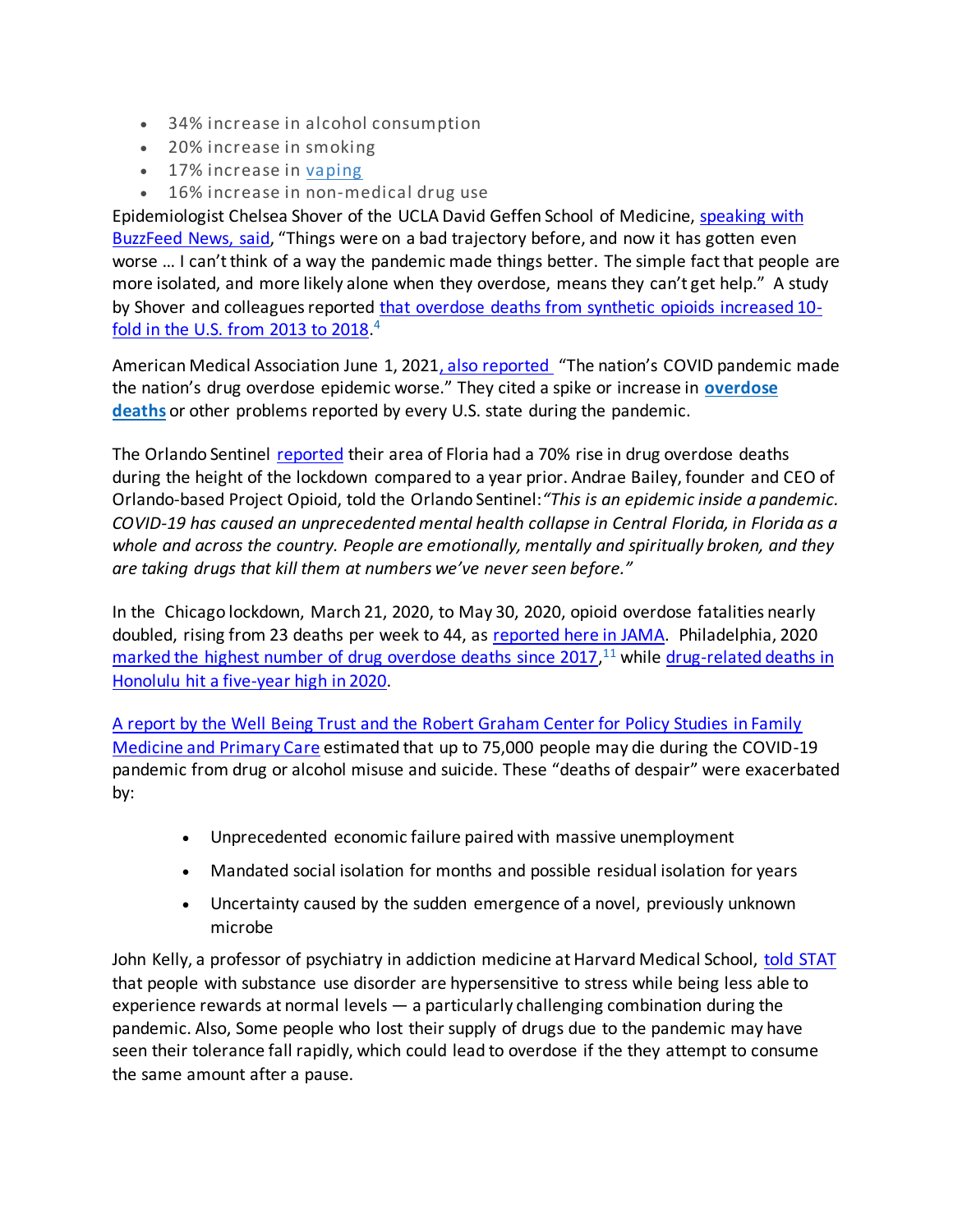The main issue pushing the suicide, depression, etc is the loss of social support and **[isolation](https://articles.mercola.com/sites/articles/archive/2020/03/26/coronavirus-isolation.aspx)** (where in the latter, if a person overdoses while alone, there's no one to call for help or to administer naloxone, an overdose-reversing drug.) Drug use also accelerates in privacy. Speaking with STAT, Dr. Carla Marienfeld, a psychiatrist at UC San Diego Health[, said:](https://www.statnews.com/2021/02/16/as-pandemic-ushered-in-isolation-financial-hardship-overdose-deaths-reached-new-heights/)

*"People can't be around friends, go outside to gyms and restaurants, all of those everyday activities that might mitigate anxiety and depression. Addiction thrives in secrecy and in the pandemic, you have more people alone and not accountable to friends and family."*

[A survey of 2,000](https://www.studyfinds.org/2020-so-bad-americans-entered-therapy-first-time/) U.S. adults without a history of drug use, 88% reported at least one symptom that's indicative of mental health trauma in 2020, including:

- Little interest or pleasure in doing things (52%)
- Having trouble falling or staying asleep (52%)
- Feeling down, depressed or hopeless (51%)

Among U.S. young adults aged 18 to 30 years, high levels of depression, anxiety and PTSD symptoms were [also reported from April 13 to May 19, 2020,](https://pubmed.ncbi.nlm.nih.gov/32512357/)<sup>20</sup> which is about one month after a state of emergency was declared in the U.S. due to COVID-19 and when heavy restrictions were in place in most areas. Another team of researchers looking into the psychosocial impact of COVID-19 [similarly reported:](https://pubmed.ncbi.nlm.nih.gov/32512357/) *"Disease itself multiplied by forced quarantine to combat COVID-19 applied by nationwide lockdowns can produce acute panic, anxiety, obsessive behaviors, hoarding, paranoia, and depression, and post-traumatic stress disorder (PTSD) in the long run."*

The full **[mental health](https://articles.mercola.com/sites/articles/archive/2020/04/09/pandemic-foreshadows-mental-health-crisis.aspx)** fallout from the COVID-19 pandemic won't be clear for years, but by September 2020 researchers had revealed that the prevalence of depression symptoms increased by more than threefold — from 8.5% before COVID-19 to 27.8% during the pandemic – see the JAMA repor[t here.](https://jamanetwork.com/journals/jamanetworkopen/fullarticle/2770146) All this masking and associated horse manure, it should be obvious, results in increased mental health trauma, anxiety, panic, depression and PTSD, and has increased drug use and deaths. Nice work, Mr. Fauci.

All this for what? Those 21 and under have, as noted elsewhere in this paper, a 0.003% chance of dying from Covid (perhaps four times less a threat than regular, seasonal flu). Dr. Peter Breggin, a Harvard-trained psychiatrist, was also featured in Centner's presentation. A former consultant at the National Institute of Mental Health, Breggin has called COVID-19 restrictions placed on children a "crime against humanity" and an experiment in social engineering aimed at creating docile pawns in a "global predatory system." Speaking with Wilson County News, [Breggin said:](https://www.wilsoncountynews.com/articles/doctor-says-covid-restrictions-on-school-children-are-crime-against-humanity/)

*"I was a kid during World War II, and I never saw anything like these even back then. Americans have never been docile like this, even in wartime. And the more you can mask a child, the less they can connect, and less they connect the more docile they become. Similarly, the more that you teach them to do absurd humiliating things, the more they give in to anything you demand.*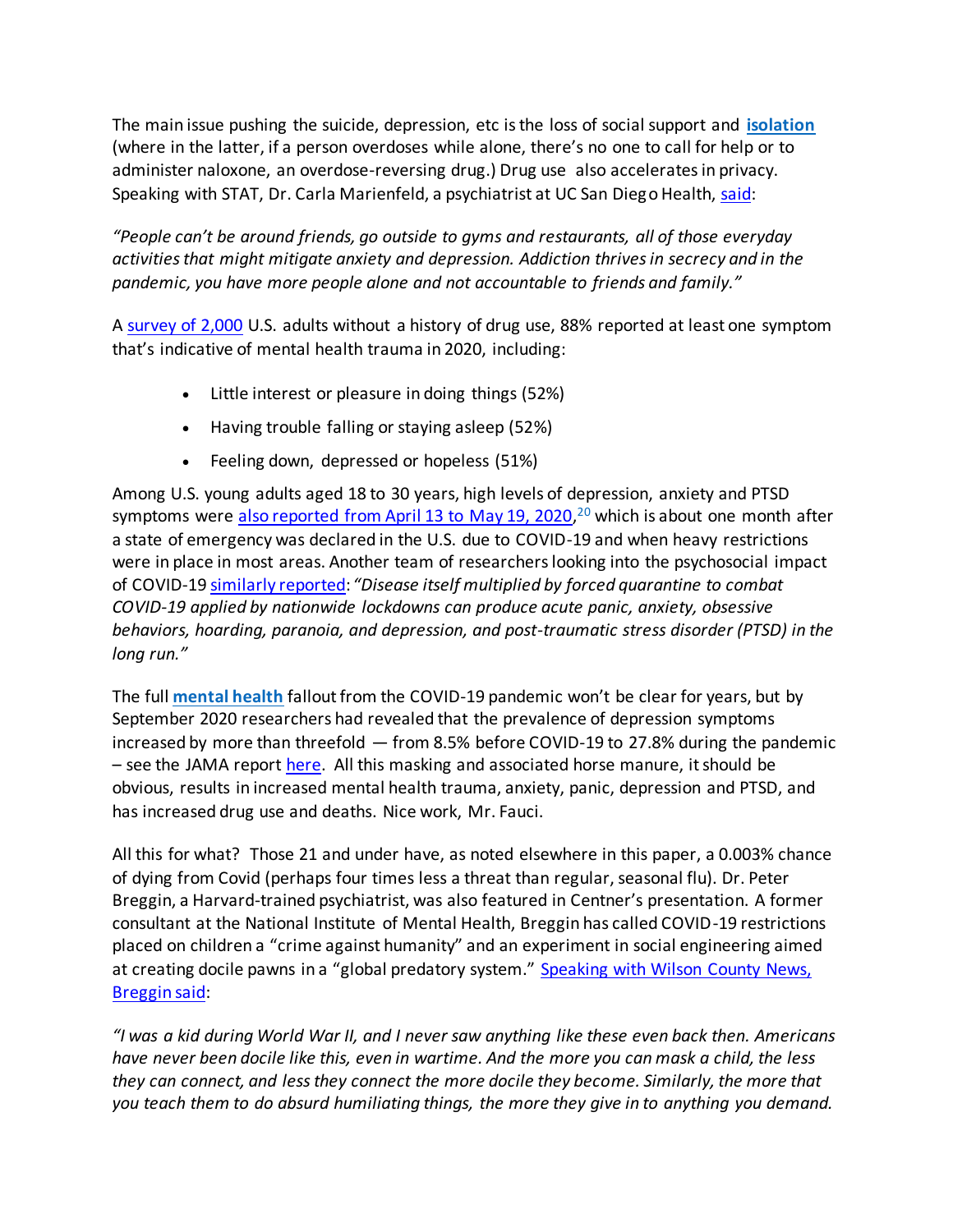*Ultimately, the more freedom you take away from them as children, the more you can take away their freedom as adults."*



Significantly higher rates of suicide-related behaviors, including [suicide ideation](https://articles.mercola.com/sites/articles/archive/2020/09/10/mental-health-coronavirus.aspx) and suicide attempts, corresponded to times of increased COVID-19-related concerns, according to research published in the journal [Pediatrics, March 2021.](https://pediatrics.aappublications.org/content/147/3/e2020029280) Social isolation imposed during the pandemic has been cited as reason for pushing some children with mental health issues "over the edge" [reports PennStateHealth."](https://pennstatehealthnews.org/2021/02/the-medical-minute-parental-involvement-can-help-stem-covid-related-suicide-attempts-in-children/) Reports tell us that the poor and minorities are worst hit. Where are the BLM folks when we need them? (See [Marxist](https://nypost.com/2021/04/10/marxist-blm-leader-buys-1-4-million-home-in-ritzy-la-enclave/) BLM leader buys \$1.4 million home in ritzy LA [enclave\)](https://nypost.com/2021/04/10/marxist-blm-leader-buys-1-4-million-home-in-ritzy-la-enclave/)**.** And, incidentally, not only is masking a bad idea, but WHO very quietly came out in June 21, 2021 and noted under a generic headline, "COVID-19 Advice for the Public: Getting Vaccinated" halfway down the page the short statement "children should not be vaccinated for the moment," then added "There is not yet enough evidence on the use of vaccines against COVID-19 in children to make recommendations for children to be vaccinated against COVID-19. Children and adolescents tend to have milder disease compared to adults. However, children should continue to have the recommended childhood vaccines."

Truth is even during the height of the pandemic, [a CDC study found](https://www.cdc.gov/mmwr/volumes/70/wr/mm7021e1.htm) mask requirements for [students](https://articles.mercola.com/sites/articles/archive/2021/06/02/mask-use-and-ventilation-in-schools.aspx) had little effect on COVID-19 incidence at Georgia schools, while improved ventilation, such as opening a window, reduced cases more than mask mandates for staff and teachers. Truth is, Dr. Lawrence Palevsky, a New York pediatrician, warned in Early Childhood Mental Health out of Georgetown Univ. - se[e here](https://www.ecmhc.org/tutorials/trauma/mod2_3.html) - that masks could be harming children's brain development. By promoting fear, stress, panic and anxiety, it keeps children in the "fight or flight response" driven by the brain. This influences the capacity of development and higher functions of the brain.

At the University of Witten/Herdecke in Germany, an online registry was set up where parents, doctors, pedagogues and others can enter their observations about **[mask wearing in children](https://articles.mercola.com/sites/articles/archive/2021/02/27/effects-of-mask-mandates-and-school-closures.aspx)**. Using data on 25,930 children, $6$  with an average mask wearing time of 270 minutes per day, 24 health issues were reported.<sup>7</sup> A majority of parents (68%) reported impairments in their children due to wearing a mask. They recorded symptoms that: *"… included irritability (60%),*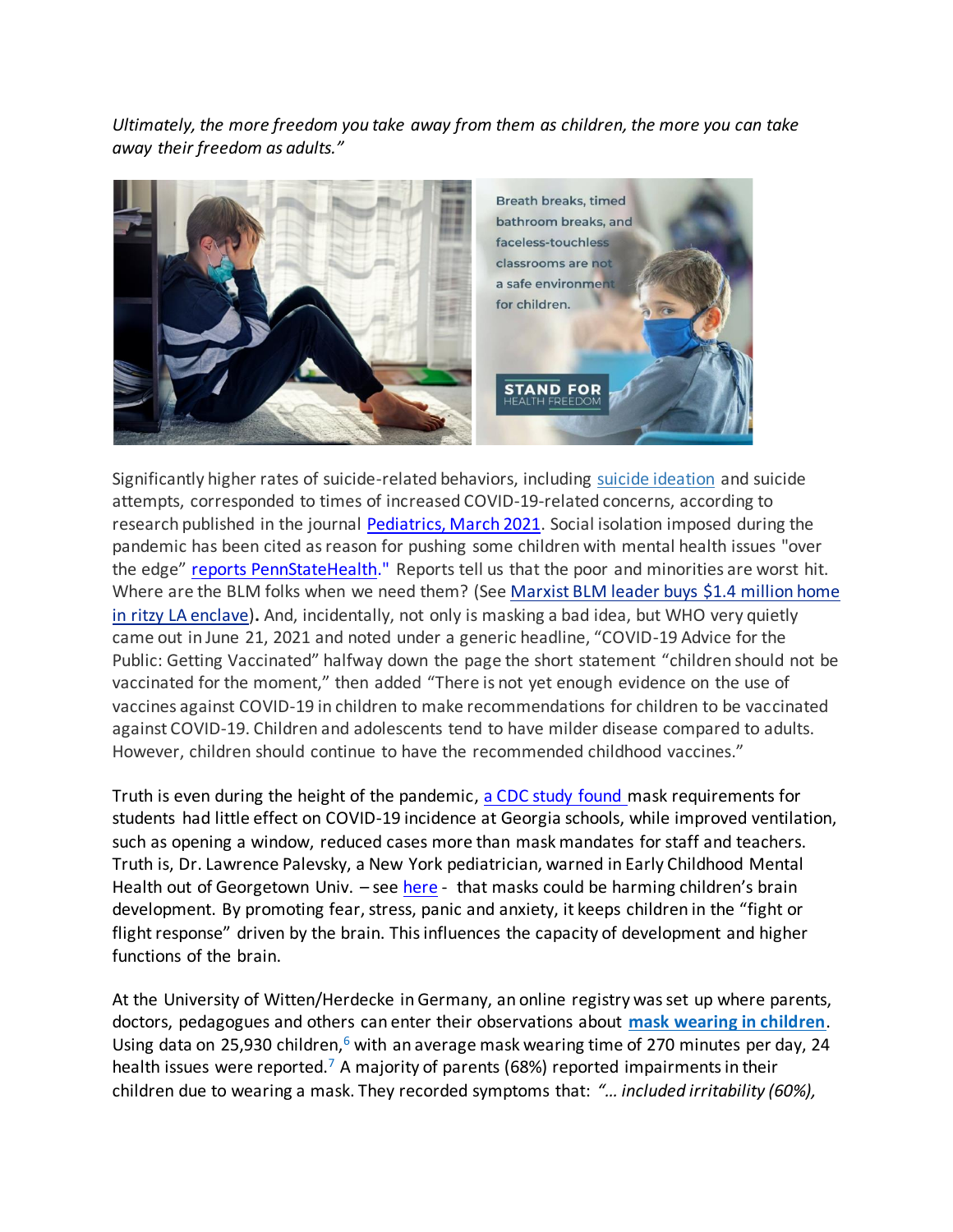*headache (53%), difficulty concentrating (50%), less happiness (49%), reluctance to go to school/kindergarten (44%), malaise (42%), impaired learning (38%) and drowsiness or fatigue (37%)."* They also found 29.7% reported feeling short of breath, 26.4% being dizzy and 17.9% were unwilling to move or play.<sup>9</sup> Hundreds more experienced "accelerated respiration, tightness in chest, weakness and short-term impairment of consciousness." The [researchers](https://www.researchsquare.com/article/rs-124394/v2)  [concluded:](https://www.researchsquare.com/article/rs-124394/v2) *"The frequency of the registry's use and the spectrum of symptoms registryed indicate the importance of the topic and call for representative surveys, randomized controlled trials with various masks and a renewed risk-benefit assessment for the vulnerable group of children."*

Dr. Jim Meehan, an ophthalmologist and preventive medicine specialist who has performed more than 10,000 surgical procedures and is also a former editor of the medical journal Ocular Immunology and Inflammation has conducted an evidence-based scientific analysis on masks, [here,](https://odysee.com/@sayerji:7/freeourkids:8) which shows that not only should healthy people not be **[wearing masks](https://articles.mercola.com/sites/articles/archive/2020/10/09/face-shield-and-mask.aspx)** but they could be harmed as a result, including anxiety, panic attacks, struggling to breathe, facial rashes, infections, dental problems, oral ulcers, cavities, and throat abscesses. Other than that, what's not to like about masks??

The Foundation for Economic Education further also discusses this dramatic skyrocketing of drug overdose deaths going to record levels [here.](https://fee.org/articles/drug-overdose-deaths-skyrocketed-to-record-levels-amid-pandemic-lockdowns-new-cdc-data-show/) Oh yes, I almost forgot! As cancer screenings dropped precipitously in 2020, the results for 2021, [per this FEE](https://fee.org/articles/cancer-screenings-plummeted-in-2020-the-results-are-grim/) article are predictable: grim. Just a few lowlights from the article: skin cancer diagnoses dropped by 86%, cervical cancer 68% (hint – those cancers did not just magically disappear from one year to the next); as a whole, diagnoses dropped 50% on the year. Given that 600,000 Americans die of cancer each year, and we are now missing half of those diagnoses, what numbers are we to conclude? Will missed cancer diagnoses ALONE kill more than Covid? There are 1.8 million cases of cancer per year in the US. At minimum the National Cancer Institute says there will be 10,000 excess [deaths just from breast and colorectal cancer over the next decade,](https://science.sciencemag.org/content/368/6497/1290) with Mayo forecasting 21,000 deaths from colorectal alone. And how many others won't die, but just have their lives ruined, health destroyed and more. Recall that, for many cancers like melanoma, early detection is absolutely critical, and survival rates drop precipitously once the spread begins.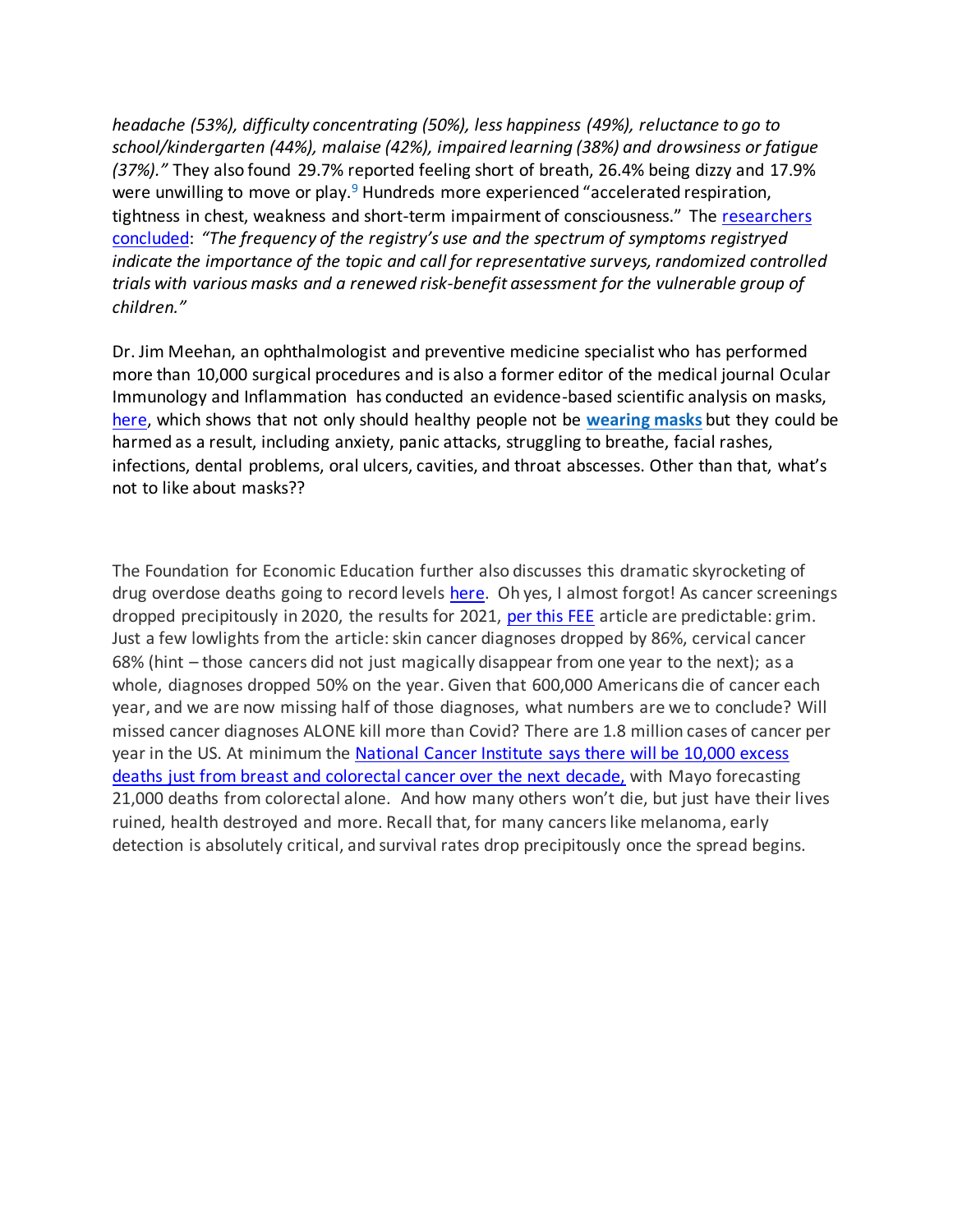

There's been some great journalism recently on the unprecedented drop in cancer screenings in 2020 and its sad costs.

It's important to remember, however, that the biggest drop (by far) came during the height of lockdowns, when many governors imposed restrictions on hospitals.



In fact, a [study](https://www.technocracy.news/study-social-isolation-increases-risk-of-death-from-all-causes-by-50/) conducted by Dr. Janine Gronewold and Professor Dirk M. Hermann from the University Hospital in Essen, Germany, which analyzed data on 4,316 people (average age: 59 years old) who had been recruited for research between 2000 and 2003found that social isolation increases risk of death from all causes by 50%

More on masks: John Manley has enumerated fully *twenty* reasons for not wearing masks, including cavities, an *increased risk* of contracting Covid, bacterial pneumonia, immune suppression and worse. See [here](https://cairnsnews.org/2021/01/26/20-medical-reasons-face-masks-are-dangerous-and-dont-work/) for full story.

Dr. Russell Blaylock, MD, a board-certified neurosurgeon with a medical degree from Louisiana State University and an internship and residency at the Medical University of South Carolina, and practiced neurosurgery for 26 years. Blaylock looked at 17 studies and concluded ""*None of the studies established a conclusive relationship between mask/respirator use and protection against influenza infection*." One of those studies was titled, "The use of mask and respirators to prevent transmission of influenza: A systematic review of the scientific evidence. (2012).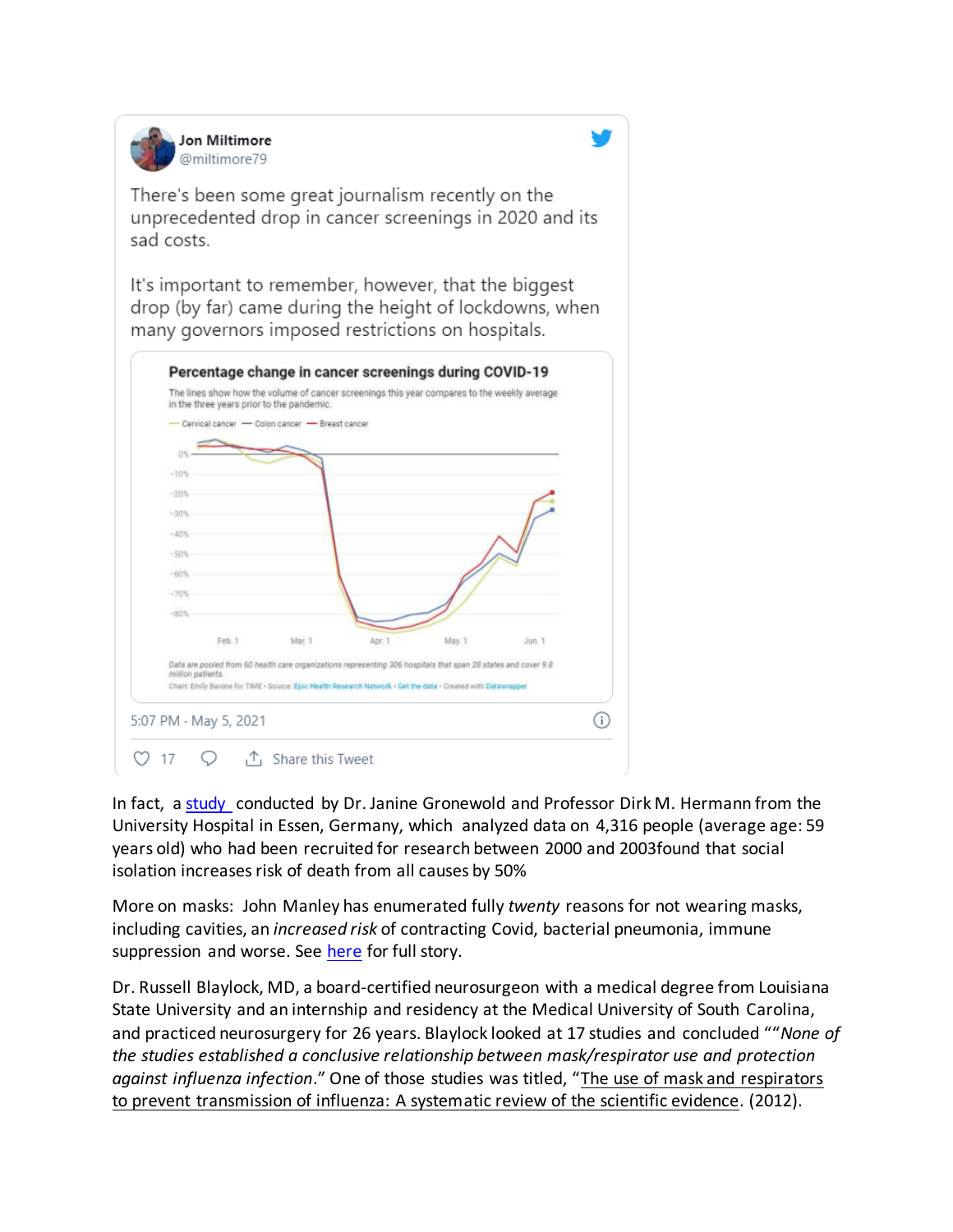Blaylock said recommendations from the Centers for Disease Control are based mostly on studies of transmission of the flu, not the coronavirus. By the way, the CDC in the first phase of the pandemic did not recommend the wearing of a mask to prevent being infected. "*When a person has tuberculosis, we have them wear a mask, not the community of non-infected,"* The recommendations of the CDC and the World Health Organization are not grounded on ways to contain any virus pandemic or epidemic in history, Blaylock said. Blaylock's full, damning analysis is here on [masks;](http://tulsabeacon.com/some-genuine-science-of-the-dangers-of-wearing-masks/) a similar expose by Dr. James Veltmeyer, MD on the same mask scam is [here](../../Desktop)

Truth is, as Molly McCann wrote in an [article for The Federalist,](https://thefederalist.com/2020/05/27/mandatory-masks-arent-about-safety-theyre-about-social-control/) the mandatory masking isn't about safety, but about **social control**. "*To those looking to benefit politically from emergencies, COVID presents an opportunity to advance plans targeted to transform American freedom and the American way of life,"* McCann writes. "*Mandatory-masking policies provide a valuable foundation to weaponize the virus against American liberty—now and in the future."* The truth is, a[s Scott Morefield points out in Townhall](https://townhall.com/columnists/scottmorefield/2020/06/01/8-reasons-why-i-dont-wear-a-mask-and-you-probably-shouldnt-either-n2569786), that wearing a mask or not really doesn't make much of a difference anyway, that wearing them could actually be dangerous as Blaylock points out to your health, that is just a sop to have people caving to fear, that it gives legitimacy to an illegitimate reaction and serves nothing more than a bunch of "Karens" doing hypocritical virtue signaling, that it really is no more than a talisman, and – oh yes – they also look *stupid.* 

But, if you still want to wear a mask, your betters at the World Economic Forum (which are currently planning to turn you into financial serfs) have a solution: [a smart mask that alerts you](https://summit.news/2021/04/07/world-economic-forum-promotes-smart-mask-that-alerts-you-if-you-forget-to-wear-it/)  [if you forget to wear it! Perfect for all us poor, unwashed masses here in flyover country!](https://summit.news/2021/04/07/world-economic-forum-promotes-smart-mask-that-alerts-you-if-you-forget-to-wear-it/) The added benefit is that once we get a Communist China-inspired social credit score system in place it could be linked to that to provide brownie points or demerits when you forget to wear it. No word yet if you will be administered BF Skinner-style electric shocks when you forget to wear it, but I think we can safely assume it eventually will. And speaking of the WEF, Makia Freeman at [The Freedom Articles](https://thefreedomarticles.com/) lets us know how helpful - or not - the Malthusians at the Rockefeller Foundation are with this all, in their new report Financing Global Vaccination and Sustainable Growth*.* So… part of the vaccination gambit from your betters – in their *own* words, [in their own report](https://www.rockefellerfoundation.org/report/one-for-all-an-action-plan-for-financing-global-vaccination-and-sustainable-growth/) - states:

*"Just as the entire world shared in the spread and pain of the pandemic, we must now share in orchestrating its end, and a transition to a just, equitable, and sustainable recovery … For this reason, we must act swiftly to achieve a global vaccination rate of up to 70 percent by the end of 2022. This Action Plan, the first in a series, highlights three mutually reinforcing goals leveraging the power of existing multilateral financial architecture: Goal 1: The issuance, reallocation, and leveraging of Special Drawing Rights (SDRs) by the International Monetary Fund to ensure equitable global access to vaccines Goal 2: Unleashing the full lending power of the World Bank and other multilateral development banks (MDBs) for a climate-friendly and equitable recovery Goal 3: Leveraging private capital at scale through new, innovative investment vehicles*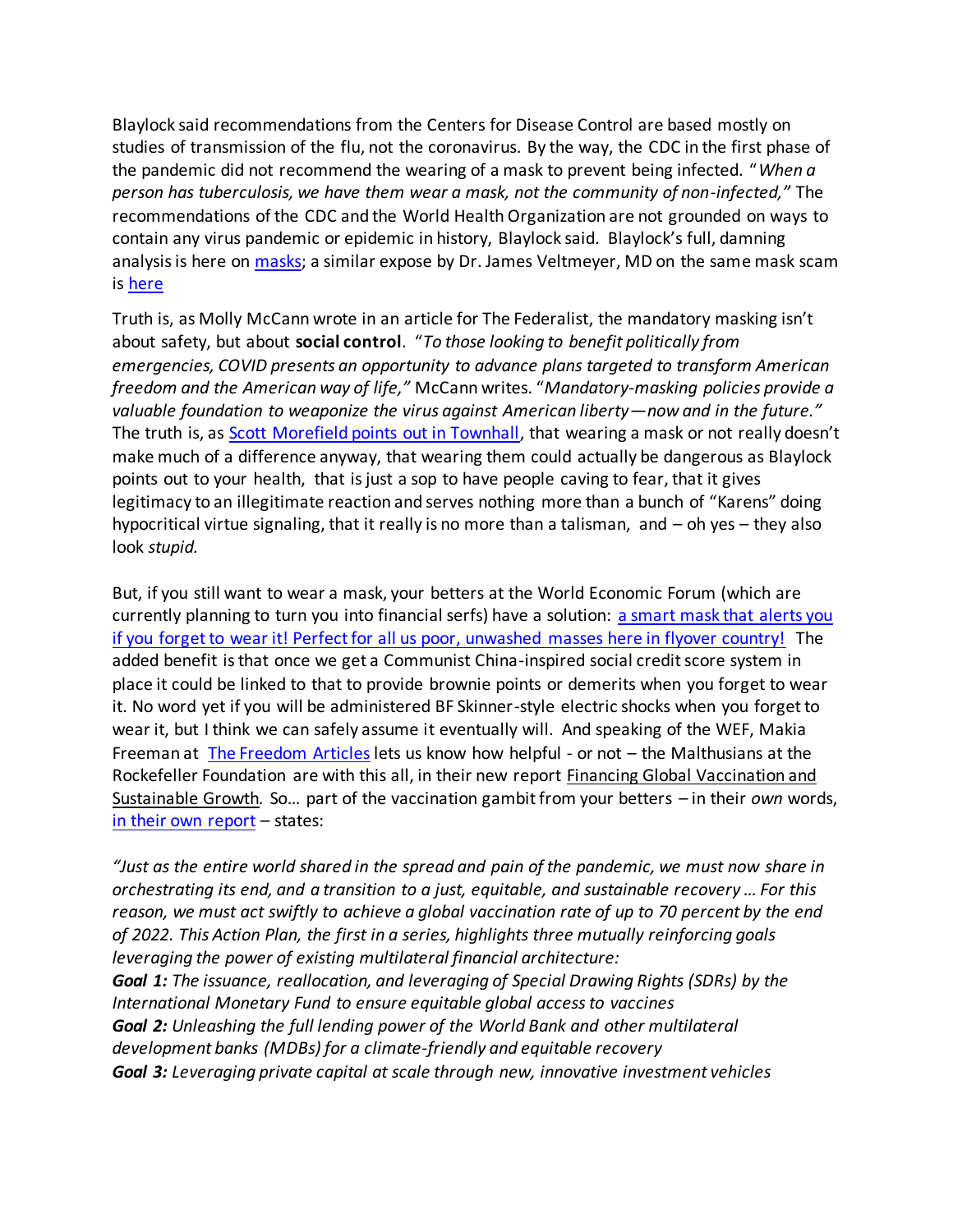So yes, the vaccine is all about money, the World Bank, global warming and innovative investment vehicles (can you say the word "banksters?") In other words, the same people that got us into our current multi-trillion dollar mess now want to double down with fake vaccines, fake science, and yet more fake money.

Re. masks, as noted earlier, Dr. Mercola noted the first randomized controlled trial evaluating the effectiveness of surgical face masks against SARS-CoV-2 was published in November 2020 in the Annals of Internal Medicine, [Annals of Internal Medicine, 2020; doi.org/10.7326/M20-6817](https://www.acpjournals.org/doi/10.7326/M20-6817) evaluating 6,000 folks, where *m*asks did not statistically significantly reduce the incidence of infection of COVID . Among the people who wore masks, 1.8% tested positive for SARS-CoV-2, compared to 2.1% among the control group. When the researchers removed those who did not adhere to proper mask-wearing, the results remained the same  $-1.8\%$ . This suggests that in this group of 6,000 individuals, [wearing a mask](https://articles.mercola.com/sites/articles/archive/2021/02/17/mask-mandate-for-all.aspx) made no significant difference as to whether they would acquire COVID-19. In the group that reportedly wore their masks "exactly as instructed," 2% tested positive for the virus as compared to 2.1% of the controls

In Dec., researchers from Rational Ground revealed results of data analysis evaluating the use of masks from all 50 U.S. states (reported in [The Blaze, December 20, 2020\)](https://www.theblaze.com/op-ed/horowitz-comprehensive-analysis-of-50-states-shows-greater-spread-with-mask-mandates). Data analysts, actuaries, divided the information into states that had mask mandates and those that did not, May  $1$  – Dec. 15. and calculated how many cases per day occurred by population with and without mask mandates. Among states without a mask mandate, 5,781,716 cases were counted over 5,772 days, which worked out to:

- No mask mandates 17 cases per 100,000 people per day
- Mask mandates 27 cases per 100,000 people per day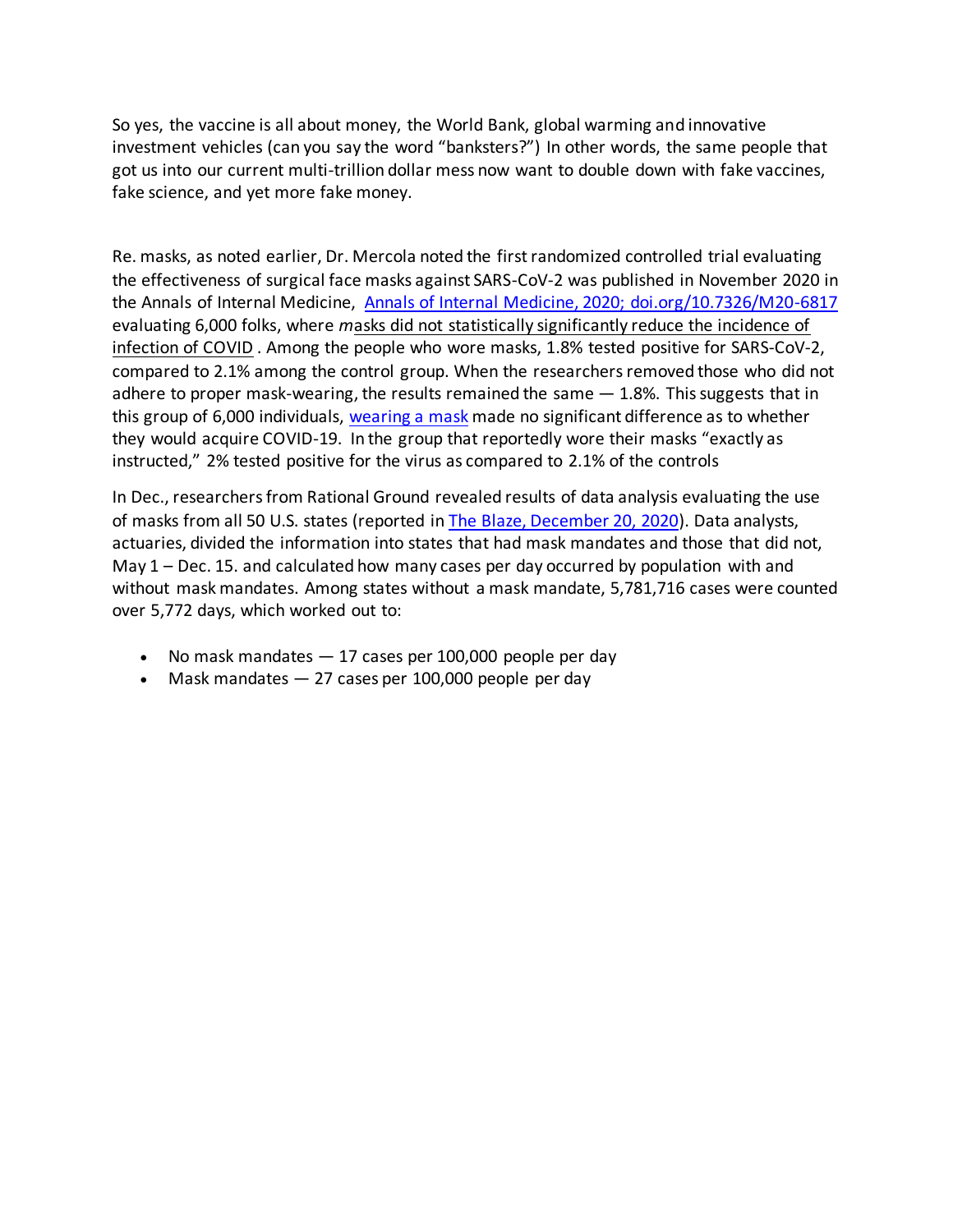

The massive, peer-reviewed Danish study, noted above, the only randomized study done published [here](https://www.medrxiv.org/content/10.1101/2020.12.28.20248936v1) on masks, shows a similar result – that masks did not statistically significantly reduce the incidence of infection - as does this [study on states without mask](https://lidblog.com/states-without-mask-mandates/)  [mandates have](https://lidblog.com/states-without-mask-mandates/) *lower* Covid rates. In fact, Scott Morefield reported March 29 2021 that "*South Dakota never had a mask mandate and is widely considered the most maskless state in the union. Yet, their recent curve is remarkably flat (this is similar to surrounding Montana and North Dakota as well). It's almost like viruses are gonna virus, regardless of what we do*." Graphic is from pic.twitter.com/501Tedwqv3

But then – hey, howdy! – after all this, Stanford Univ. then corroborated the fact that face diapers are useless. Posted on the National Center for [Biological](https://www.ncbi.nlm.nih.gov/pmc/articles/PMC7680614/) [Information](https://www.ncbi.nlm.nih.gov/pmc/articles/PMC7680614/) government website - the NCBI is a branch of the National Institute for Health, so one would think

such a study would be widely reported by mainstream media and embraced by the "scienceloving" folks in Big Tech. Fat chance. ZERO lamestream media outlets reported on this, and when political strategist Steve Cortes posted it on Twitter, it was the usual Twitter Stasi antics, suspending his account. [NoQReport.com tells](https://noqreport.com/2021/04/17/stanford-study-quietly-published-at-nih-gov-proves-face-masks-are-absolutely-worthless-against-covid/) us "*In his tweet, he was He was quoting directly from the NCBI publication of the study. The government website he linked to features a peerreviewed study by Stanford University's Baruch Vainshelboim. In it, he cited 67 scholars, doctors, scientists, and other studies to support his conclusions. The sentence Cortes quoted from the study's conclusion reads: "The data suggest that both medical and non-medical facemasks are ineffective to block human-to-human transmission of viral and infectious disease such SARS-CoV-2 and COVID-19, supporting against the usage of facemasks."*

The full study, which those with intellectual or scientific honesty can read for themselves, is also posted at NoQ, [at this link.](https://noqreport.com/2021/04/17/stanford-study-quietly-published-at-nih-gov-proves-face-masks-are-absolutely-worthless-against-covid/) Of course, honesty of any type eludes the leftist media, so we can expect them to miss this one.

Greenmed Info also reviews the Stanford study by Baruch Vainshelboin [here,](https://www.greenmedinfo.com/blog/new-study-highlights-face-mask-problems-safety-and-efficacy?utm_campaign=Daily%20Newsletter%3A%20New%20Study%20Highlights%20Face%20Mask%20Problems%20with%20Safety%20and%20Efficacy%20%28V8VMJi%29&utm_medium=email&utm_source=Daily%20Newsletter&_ke=eyJrbF9jb21wYW55X2lkIjogIksydlhBeSIsICJrbF9lbWFpbCI6ICJqdmFubmVAY29tY2FzdC5uZXQifQ%3D%3D) noting mask "*inefficacy, lack of safety and ability to cause physiological, psychological and long-term health problems, which may culminate in immune suppression, worsened chronic disease, accelerated aging and premature death*." But hey! Other than that, they are just dandy. Summarizing the article:

- *-* Scientific evidence supporting facemasks' efficacy is lacking" -- or that wearing something is better than nothing because, as noted by Vainshelboim, "adverse physiological, psychological and health effects are established."
- *-* Face masks can cause a low level of oxygen in the blood (hypoxemia) along with excessive carbon dioxide in your bloodstream (hypercapnia), and may "increase the risk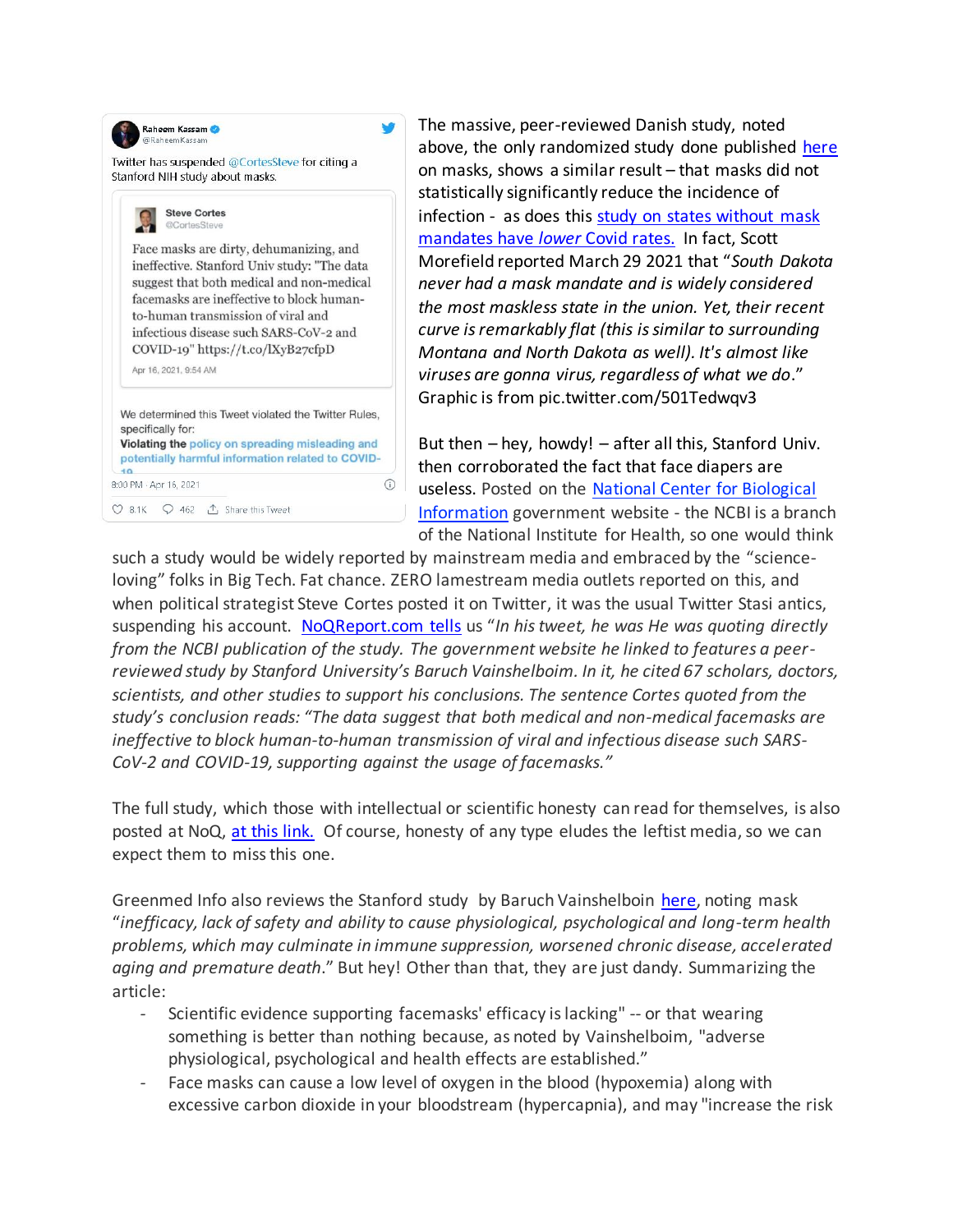for respiratory complications, self-contamination and exacerbation of existing chronic conditions.

The GreenMed article notes "*Mild to moderate hypoxemia and hypercapnia that may occur from wearing a face mask interfere with your body's requirement for adequate oxygen and removal of carbon dioxide, leading to a series of physiologic effects"*:

| Higher contribution of anaerobic energy<br>metabolism | Decrease in pH levels |
|-------------------------------------------------------|-----------------------|
| Increase in cells and blood acidity                   | Toxicity              |
| Oxidative stress                                      | Chronic inflammation  |
| Immunosuppression                                     | Health deterioration  |

Virus size is also an issue according to Vainshelboim: "*The thread diameter of medical and nonmedical face masks ranges from 55 micrometers (µm) to 440 µm, while SARS-CoV-2 has a diameter of 60 nanometers (nm) to 140 nm, which is more than 1,000 times smaller. This means the virus can pass through most face masks, which already have a low efficiency filtration rate of 0.7% to 26% for non-surgical, cotton masks.*" One study showed "no significant difference in coronavirus droplet transmission of particles >5 µm among symptomatic individuals wearing or not wearing a facemask, and "*Among asymptomatic individuals, there was no droplets or aerosols coronavirus detected from any participant with or without the mask, suggesting that asymptomatic individuals do not transmit or infect other people*."

Vainshelboim also discusses the impact on cardiopulmonary, metabolic, vascular and neurological conditions. [A 2015 study of health care workers](https://www.greenmedinfo.com/blog/new-study-highlights-face-mask-problems-safety-and-efficacy?utm_campaign=Daily%20Newsletter%3A%20New%20Study%20Highlights%20Face%20Mask%20Problems%20with%20Safety%20and%20Efficacy%20%28V8VMJi%29&utm_medium=email&utm_source=Daily%20Newsletter&_ke=eyJrbF9jb21wYW55X2lkIjogIksydlhBeSIsICJrbF9lbWFpbCI6ICJqdmFubmVAY29tY2FzdC5uZXQifQ%3D%3D#_edn11) found that those wearing cloth masks had the highest rate of influenza-like illness, with the researchers cautioning against the use of cloth masks because moisture retention, reuse of the masks and poor filtration could increase infection risk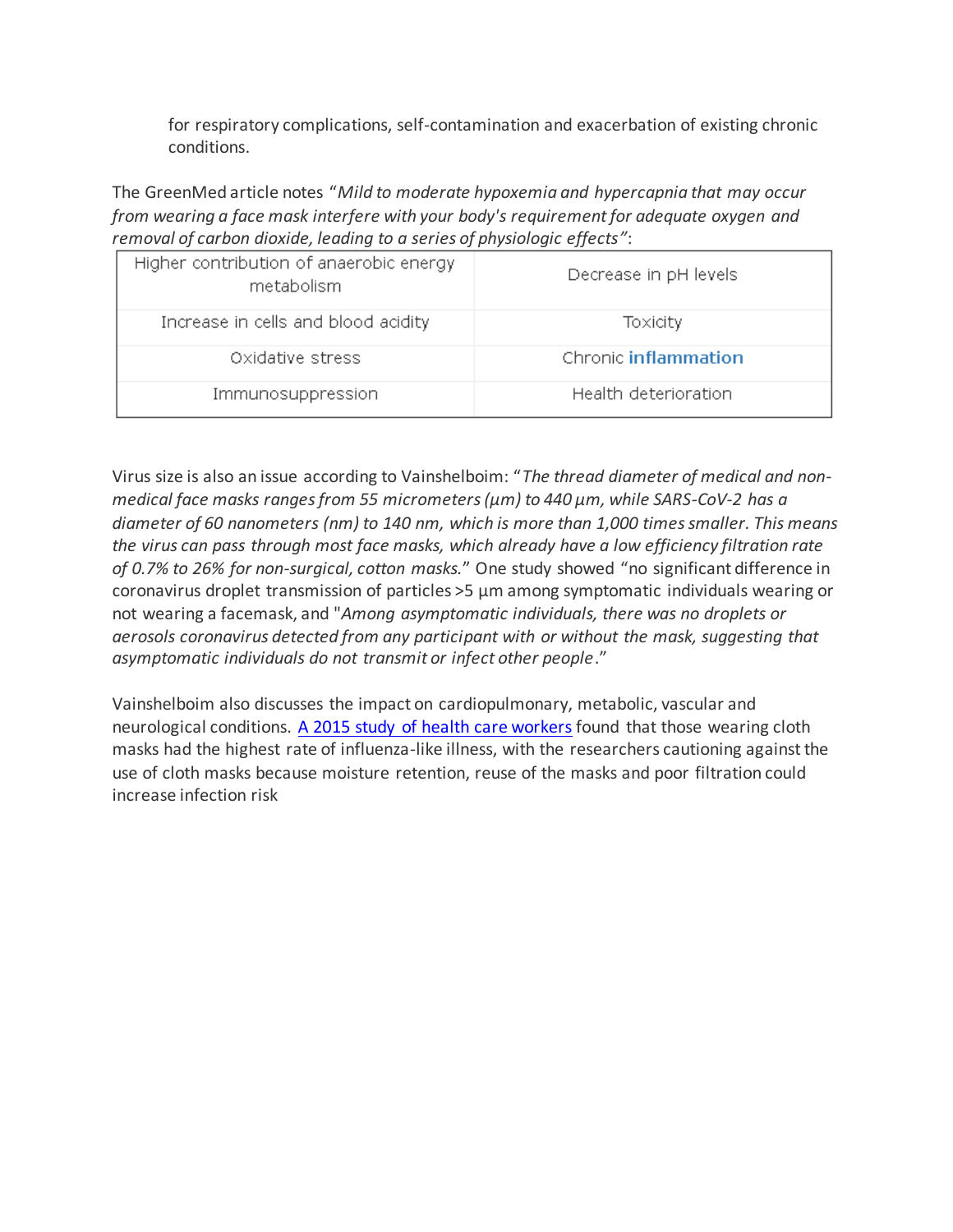| <b>Physiological Effects</b>                                                     | <b>Psychological Effects</b>                       | <b>Health Consequences</b>                                    |
|----------------------------------------------------------------------------------|----------------------------------------------------|---------------------------------------------------------------|
| Hypoxemia                                                                        | Activation of "fight or flight"<br>stress response | Increased predisposition for<br>viral and infection illnesses |
| Hypercapnia                                                                      | Chronic stress condition                           | Headaches                                                     |
| Shortness of breath                                                              | Fear                                               | Anxiety                                                       |
| Increased lactate<br>concentration                                               | Mood disturbances                                  | Depression                                                    |
| Decline in pH levels                                                             | Insomnia                                           | Hypertension                                                  |
| Acidosis                                                                         | Fatigue                                            | Cardiovascular disease                                        |
| Toxicity                                                                         | Compromised cognitive<br>performance               | Cancer                                                        |
| Inflammation                                                                     |                                                    | Diabetes                                                      |
| Self-contamination                                                               |                                                    | Alzheimer's disease                                           |
| Increase in stress hormone<br>levels (adrenaline,<br>noradrenaline and cortisol) |                                                    | Exacerbation of existing<br>conditions and diseases           |
| Increased muscle tension                                                         |                                                    | Accelerated aging process                                     |
| Immunosuppression                                                                |                                                    | Health deterioration                                          |
|                                                                                  |                                                    | Premature mortality                                           |

GreenmedInfo.com has a staggering 36 studies on the lack of safety and efficacy of masks at [https://www.greenmedinfo.com/anti-therapeutic-action/face-masks-lack-safety-and](https://www.greenmedinfo.com/anti-therapeutic-action/face-masks-lack-safety-and-ineffectiveness-research)[ineffectiveness-research,](https://www.greenmedinfo.com/anti-therapeutic-action/face-masks-lack-safety-and-ineffectiveness-research) and also published a [meta-analysis of 65 studies reviewing mask](https://www.greenmedinfo.com/blog/alert-meta-analysis-65-studies-reveals-face-masks-induce-mask-induced-exhaustion-?utm_campaign=Daily%20Newsletter%3A%20ALERT%3A%20Meta-Analysis%20of%2065%20Studies%20Reveals%20Face%20Masks%20Induce%20Mask-Induced%20Exhaustion%20Syndrome%20%28MIES%29%20%28WftGYR%29&utm_medium=email&utm_source=Daily%20Newsletter&_ke=eyJrbF9jb21wYW55X2lkIjogIksydlhBeSIsICJrbF9lbWFpbCI6ICJqdmFubmVAY29tY2FzdC5uZXQifQ%3D%3D)[induced exhaustion syndrome](https://www.greenmedinfo.com/blog/alert-meta-analysis-65-studies-reveals-face-masks-induce-mask-induced-exhaustion-?utm_campaign=Daily%20Newsletter%3A%20ALERT%3A%20Meta-Analysis%20of%2065%20Studies%20Reveals%20Face%20Masks%20Induce%20Mask-Induced%20Exhaustion%20Syndrome%20%28MIES%29%20%28WftGYR%29&utm_medium=email&utm_source=Daily%20Newsletter&_ke=eyJrbF9jb21wYW55X2lkIjogIksydlhBeSIsICJrbF9lbWFpbCI6ICJqdmFubmVAY29tY2FzdC5uZXQifQ%3D%3D) (examining the side effects of mask wearing).

But the disgusting thing is, as American Inst. of Economic Research (AIER) asks, *"Given that masking of healthy populations for long periods of time is a new policy, it is astounding that the media and scientific journals decided within a matter of months that the efficacy of the practice could not be questioned or studied, nor its adverse effects discussed."* Where is the Fourth Estate*???* Or are they simply now everything the Marxist Frankfurt School wanted them to be in their "long march through the institutions."

Questioning the mask nonsense, a*gain from NoQReport: "According to the current knowledge, the virus SARS-CoV-2 has a diameter of 60 nm to 140 nm [nanometers (billionth of a meter) while medical and non-medical facemasks' thread diameter ranges from 55 µm to 440 µm [micrometers (one millionth of a meter), which is more than 1000 times larger [25]. Due to the*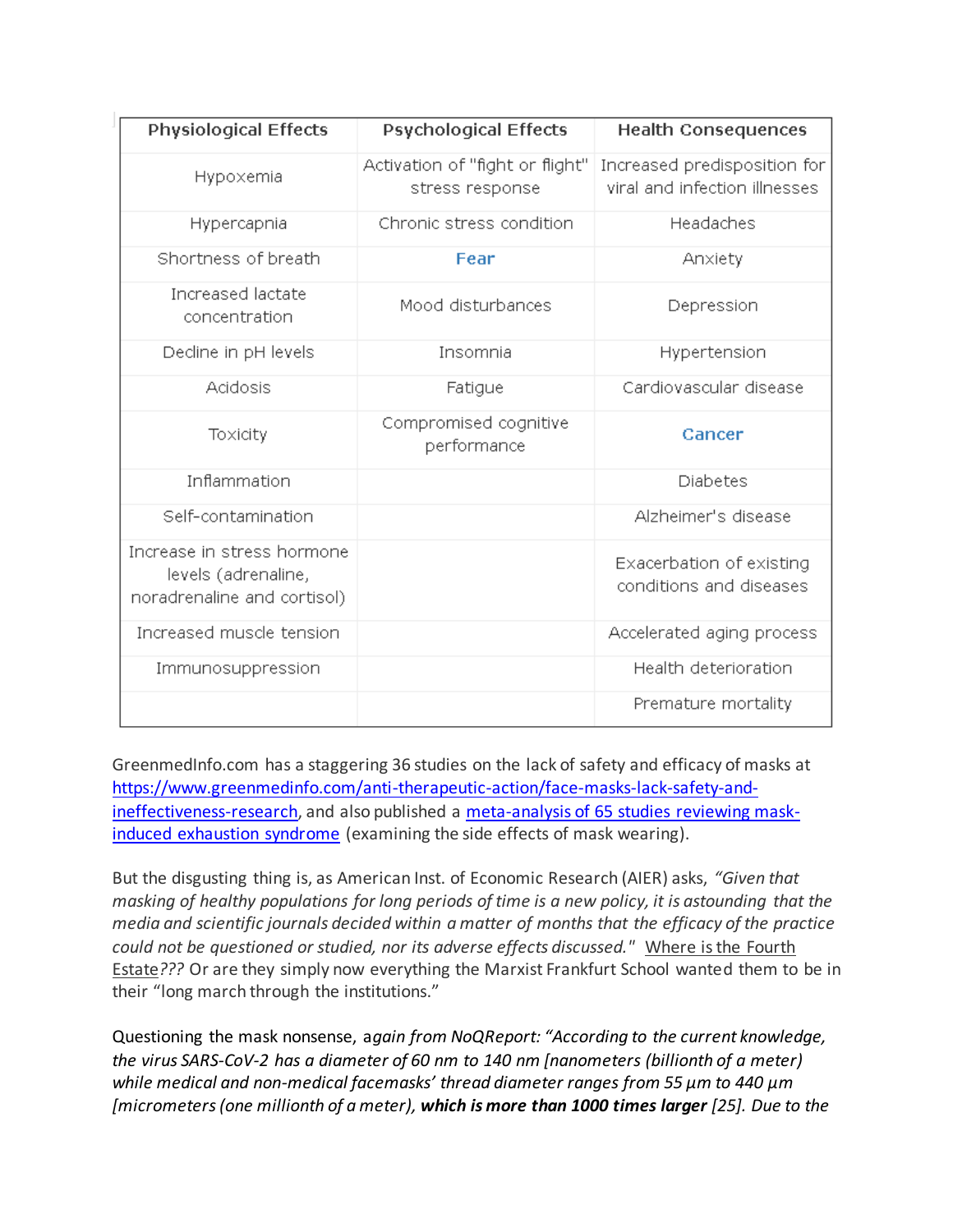## *difference in sizes between SARS-CoV-2 diameter and facemasks thread diameter (the virus is 1000 times smaller), SARS-CoV-2 can easily pass through any face mask*

When Covid first broke out, I personally recall the Surgeon General telling us masks were not needed, and WHO, analyzing 10 randomized controlled trials [concluded, "there was no](https://apps.who.int/iris/bitstream/handle/10665/329438/9789241516839-eng.pdf?ua=1)  [evidence that facemasks are effective in reducing transmission of laboratory-confirmed](https://apps.who.int/iris/bitstream/handle/10665/329438/9789241516839-eng.pdf?ua=1)  [influenza](https://apps.who.int/iris/bitstream/handle/10665/329438/9789241516839-eng.pdf?ua=1)." In fact, before masks became part of the control grid, June 5, 2020, WHO published in their [WHO Interim Guidance June 5, 2020](https://www.google.com/url?sa=t&rct=j&q=&esrc=s&source=web&cd=&ved=2ahUKEwikxaiukt7vAhUGCM0KHcjqDwoQFjAAegQIAhAD&url=https%3A%2F%2Fapps.who.int%2Firis%2Frest%2Fbitstreams%2F1279750%2Fretrieve&usg=AOvVaw3OEk7GblHnLXwd5oEzXFJ1) an announcement stating: *"At present, there is no direct evidence (from studies on COVID-19 and in healthy people in the community) on the effectiveness of universal masking of healthy people in the community to prevent infection with respiratory viruses, including COVID-19."* In fact, a [JAMA Network Open study](JAMA%20Netw%20Open.%202020;3(12):e2031756.%20doi:10.1001/jamanetworkopen.2020.31756)  [found, December 2020,](JAMA%20Netw%20Open.%202020;3(12):e2031756.%20doi:10.1001/jamanetworkopen.2020.31756) that [asymptomatic transmission](https://articles.mercola.com/sites/articles/archive/2020/05/20/do-asymptomatic-carriers-spread-coronavirus.aspx) is not a primary driver of infection within households. [A study in Nature Communications](Nature%20Communications%20November%2020,%202020;%2011%20Article%20number%205917,%20Discussion) also found "there was no evidence of transmission from asymptomatic positive persons to traced close contacts."

Meanwhile, [GreenMed](https://www.greenmedinfo.com/blog/could-wearing-face-mask-trigger-lung-disease1?utm_campaign=Daily%20Newsletter%3A%20Could%20Wearing%20a%20Face%20Mask%20Trigger%20Lung%20Disease%3F%20%28RGqFHm%29&utm_medium=email&utm_source=Daily%20Newsletter&_ke=eyJrbF9jb21wYW55X2lkIjogIksydlhBeSIsICJrbF9lbWFpbCI6ICJqdmFubmVAY29tY2FzdC5uZXQifQ%3D%3D) info warned us in March that face masks could trigger lung disease, noting that the microbes from petri dish that your mask becomes not only seriously impact periodontal health, but that " *When bacteria from your mouth enter your lungs, it's linked to advanced-stage lung cancer and tumor progression, a finding that raises serious questions about the long-term use of face masks, which could potentially accelerate this process*." GreenMed also quotes retired pathologist James Morris of University Hospitals of Morecambe Bay (U.K.), who has conducted thousands of post-mortem exams of people who have died following respiratory tract infections: "*In most cases there is a secondary contribution to inflammation from nasopharyngeal and oropharyngeal bacterial pathogens. If the public are advised to wear face masks, we must be certain that this will not adversely affect the bacterial flora of the upper respiratory tract. I am not aware of research in adults relevant to this question but there is quite extensive evidence from another field of study in which viral infection interacts with bacterial pathogens to cause sudden death."* Morris here is referring to sudden infant death syndrome (SIDS), which found that one factor involved was infants sleeping in the prone position and *re-breathing bacteria growing in the mattress*. "Moist mucus secretions from the upper airways soaked within the material of the mattress are an effective culture medium for bacterial pathogens," he said, which is "*directly relevant to the question of homemade cloth face masks."* Morris didn't mention a cancer link, but he did make it clear that breathing in bacteria growing on your face mask could have serious health consequences.

If the mask "logic" is right, shouldn't we all go to the "solution: below, which the high school principal boasts about at [Wenatchee World](https://www.wenatcheeworld.com/news/coronavirus/back-at-school-pandemic-continues-but-life-goes-on-at-wenatchee-and-eastmont-highs/article_b9d7ae06-762e-11eb-abef-bbb60008f62a.html)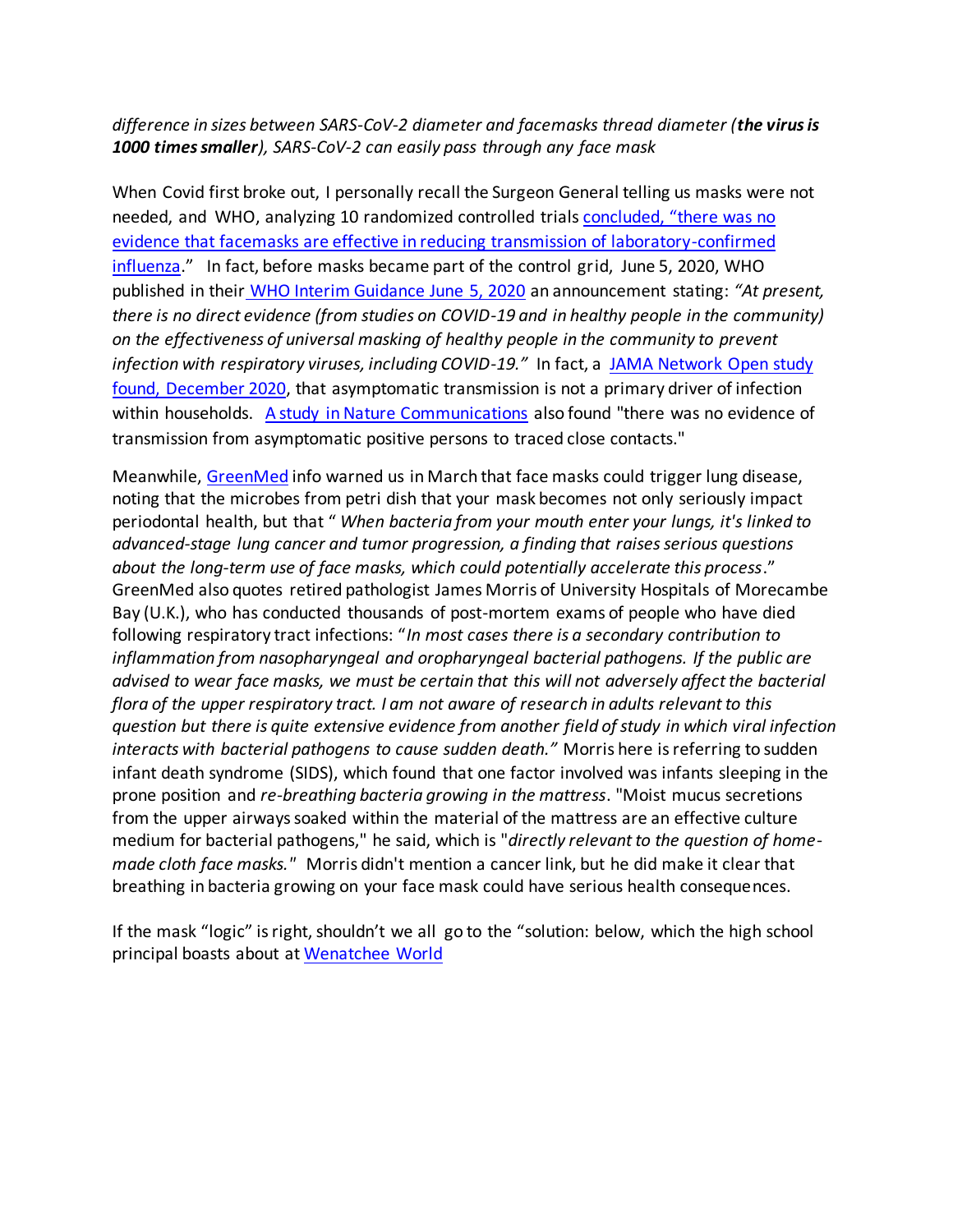

As students have returned to high school, they have had to adapt to changes to continue their activities. Wenatchee High School sophomore  $\mathbf{F}$ Alison Chamberlain and the rest of the band practice in small COVID-19 enclosures around the school's auditorium on Tuesday. Half of the band practices at a time.

World photo/Don Seabrook

#### Even famed leftist TV gadfly Bill Maher thinks masks are a joke:

[https://youtu.be/Qp3gy\\_CLXho?t=34](https://youtu.be/Qp3gy_CLXho?t=34) Not that this would stop the insane Gov. Brown of Oregon, who wants to make masks permanent, as discussed by AP [here,](https://apnews.com/article/coronavirus-pandemic-oregon-6f7f919d27644d02c330da5a8648af95) the Federalis[t here,](https://thefederalist.com/2021/03/18/oregon-health-officials-propose-making-mask-mandates-permanent/) OR. KATU news [here](https://katu.com/news/local/as-mask-mandates-end-oregon-osha-proposes-permanent-rule) or the one news source I trust, Epoch Times[, here](https://www.theepochtimes.com/oregon-mulls-making-mask-mandate-permanent_3781746.html) (and as one reader commented re. Oregon, "*So they want to defund the police and they refuse to prosecute the rioters and thugs taking over the place, but they want to bully people who do not wear face diapers? If the people are stupid enough to keep voting for these liberal idiots, they deserve what they get…."* 'Nuff said.

As noted above, famed psychologist Dr. Stephen Porges, humans get signs of security, safety, alarm and otherwise from minute, subconscious lines we make subconsciously around our faces, with kids particularly vulnerable. George Gilder summarizes the issue as *"Masks on children may well impair the development of the crucial part of the brain that recognizes faces and facial expressions and renders us social beings rather than sociopaths."* Hence, the massive uptick in suicides, depression, among youths, as well as adults, may be predicated on this. Some estimates state that 1 out of 5 kids is now being treated for some form of depression, anxiety, etc., and Brad Polumb[o, in an article in the Foundation for Economic Education](https://fee.org/articles/child-suicide-is-becoming-an-international-epidemic-amid-restricted-pandemic-life-doctors-warn/) says "*the damage we're inflicting on children is too devastating to be waved away in the name of public health – it's quickly becoming an emergency in its own right,"* and then goes on to detail the massive amount of mental damage being done to kids, quoting – as just one example of many - Dr. Richard Delorme at one of France's largest children's hospital, stating "*We sometimes have children of 9 who already want to die."* And it gets worse after that. When I was young, one of the most widely circulated memes of the day, during the Vietnam war, was by reporter Peter Arnett,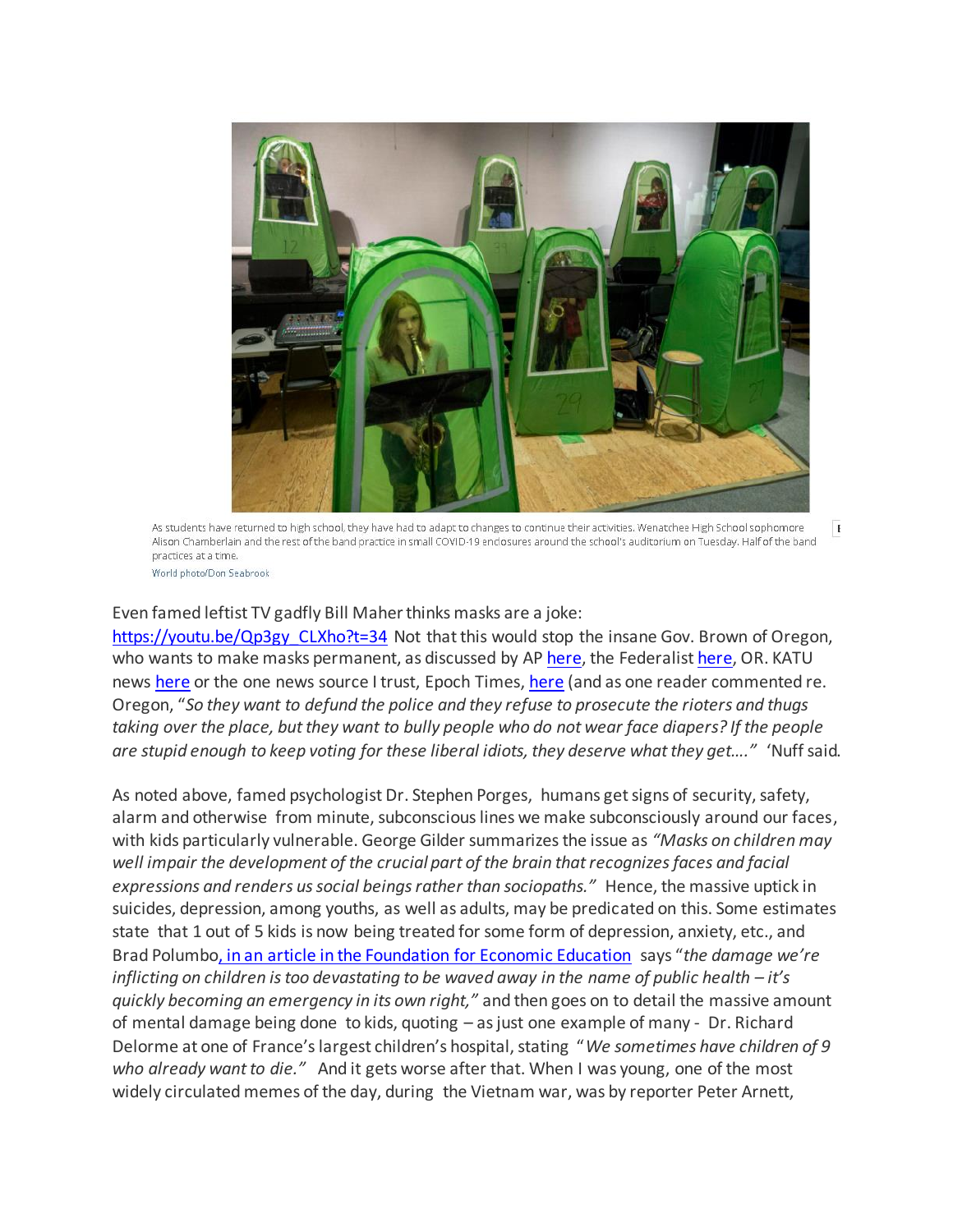where purportedly some soldier told him "We had to destroy the village to save it." This was later outed as a fake, but the point was that it should have been self-evident that you don't destroy something to "save it." Maybe somebody ought to tell Mr. Fauci and the mask Nazis that destroying children's very lives to save them is just "kinda" absurd (or, for that matter, the BLM/Antifa folks destroying Portland and Seattle to save it for communism, apparently… Yes, the same communism that, per the Black Book of Communism, Harvard Univ Press, *murdered over 100 MILLION last century*). Apparently, understanding irony is not the strong suit of either bureaucrat Fauci or the fasco-Marxist left.

So… we have a virus where only perhaps half of 1% who get the virus die (most elderly and with co-morbidities created by unhealthy lifestyles), and the problem-reaction-fake solution dialectic is thus:

Close businesses? 35,000,000+ instantly unemployed.

Remove entertainment and prohibit recreation, closing parks, gyms, bars, restaurants, sports. People removed from nature and exercise.

No dating. No touching. Isolate people. Dehumanize them.

Close churches - prohibit worship. Create a vacuum and let depression, anxiety, hopelessness, and desperation set in. Then... ignite hatred and civil unrest, creating civil war.

Empty the prisons because of the virus and fill the streets with criminals. Send in Antifa and BLM to vandalize property, as if they are freedom fighters. Undermine the law.

Riot, loot and attack all law enforcement, but tell government to order a stand-down. Then... defund law enforcement and abolish police.

Truth is, we are all being played by those who want to destroy America! This is how you destroy a Nation from within, and in very short order. The Frankfurt School and George Soros would be proud!